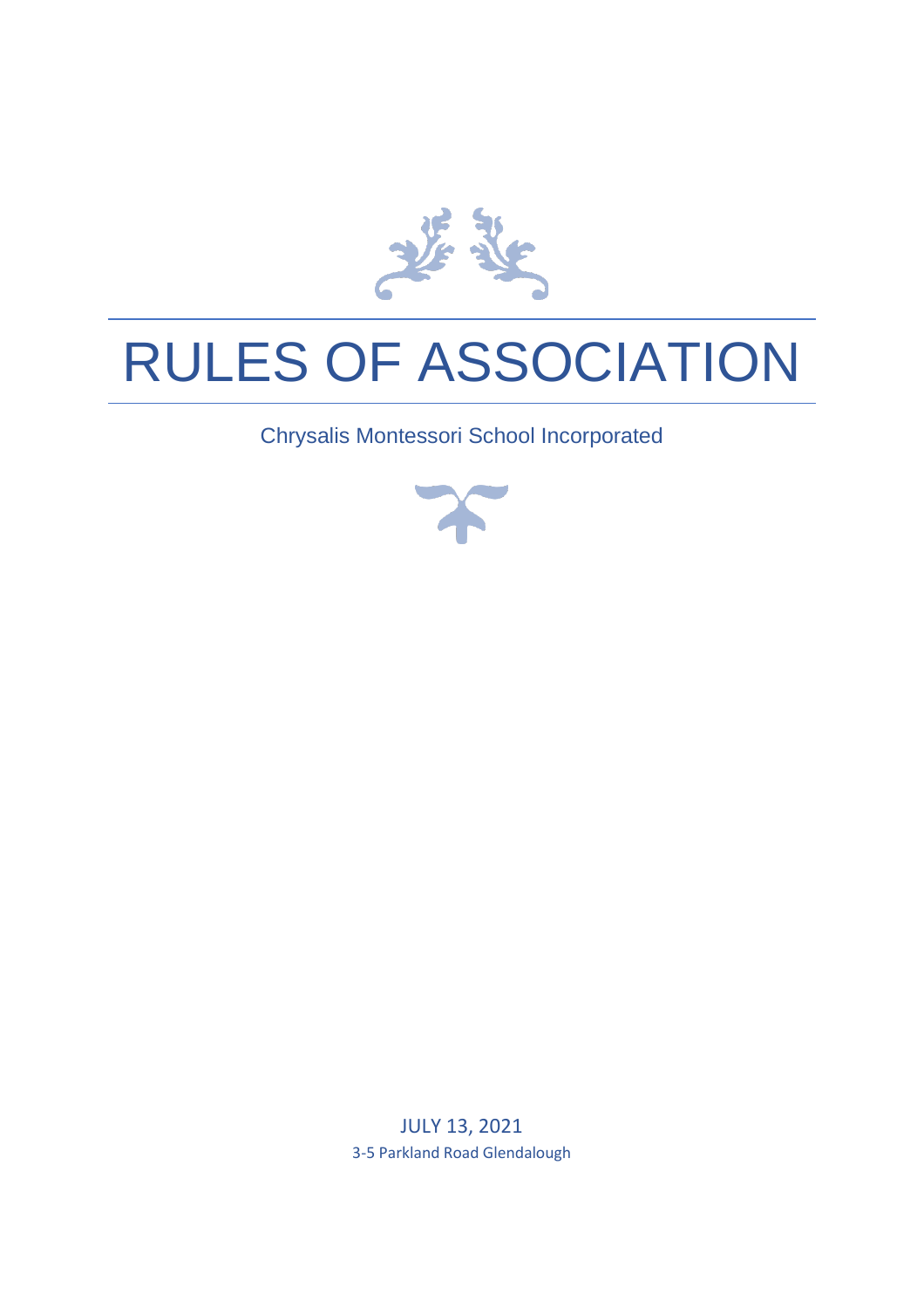### **Contents**

| $\mathbf{1}$ . |  |  |
|----------------|--|--|
| 2.             |  |  |
| 3.             |  |  |
| 4.             |  |  |
| 5.             |  |  |
| 6.             |  |  |
|                |  |  |
| 7.             |  |  |
| 8.             |  |  |
| 9.             |  |  |
| 10.            |  |  |
| 11.            |  |  |
|                |  |  |
| 12.            |  |  |
| 13.            |  |  |
| 14.            |  |  |
| 15.            |  |  |
| 16.            |  |  |
| 17.            |  |  |
| 18.            |  |  |
| 19.            |  |  |
| 20.            |  |  |
| 21.            |  |  |
| 22.            |  |  |
| 23.            |  |  |
| 24.            |  |  |
|                |  |  |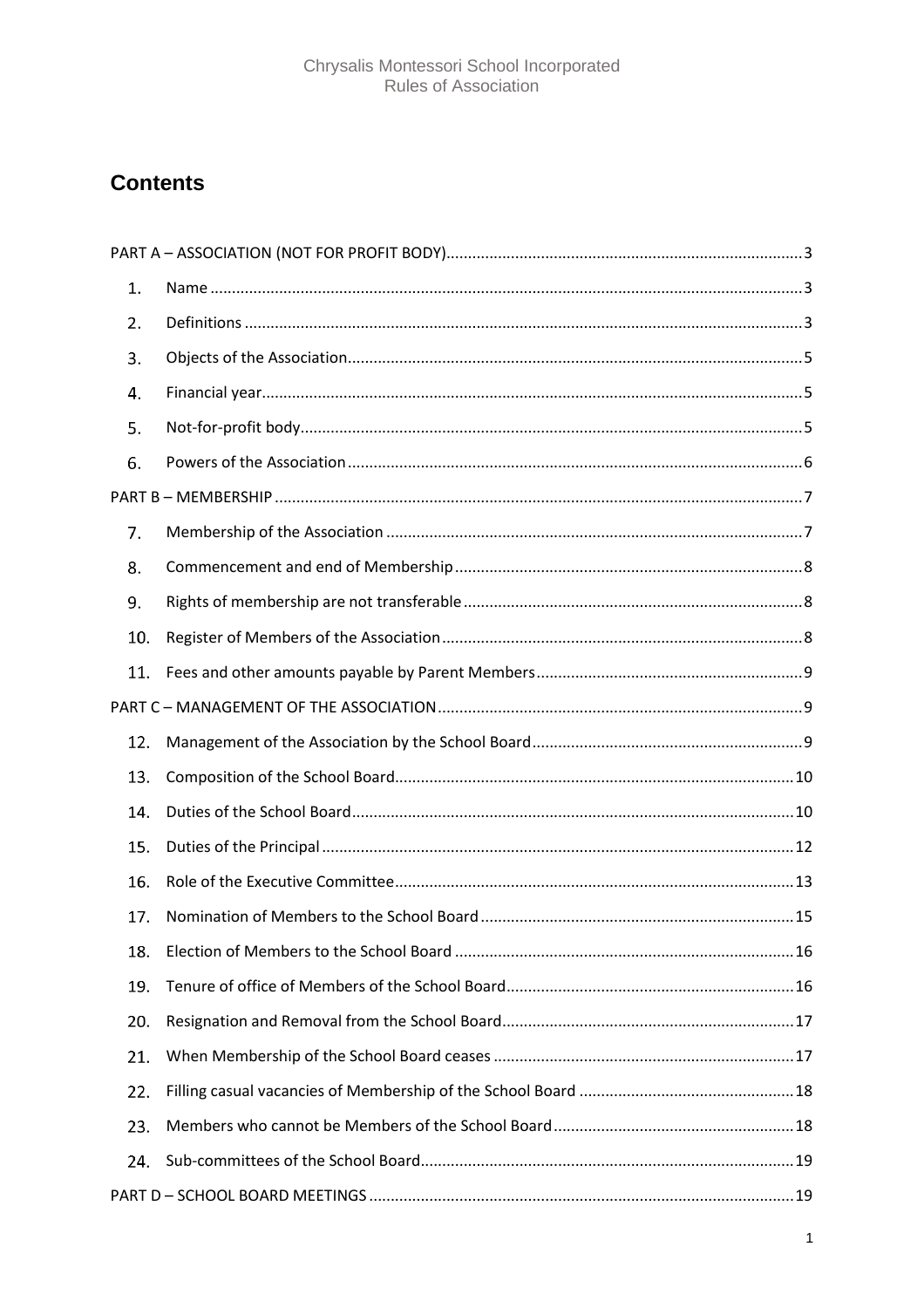## Chrysalis Montessori School Incorporated<br>Rules of Association

| 25. |  |  |
|-----|--|--|
| 26. |  |  |
| 27. |  |  |
|     |  |  |
| 28. |  |  |
| 29. |  |  |
| 30. |  |  |
| 31. |  |  |
| 32. |  |  |
| 33. |  |  |
| 34. |  |  |
| 35. |  |  |
| 36. |  |  |
| 37. |  |  |
|     |  |  |
| 38. |  |  |
| 39. |  |  |
| 40. |  |  |
| 41. |  |  |
| 42. |  |  |
| 43. |  |  |
| 44. |  |  |
| 45. |  |  |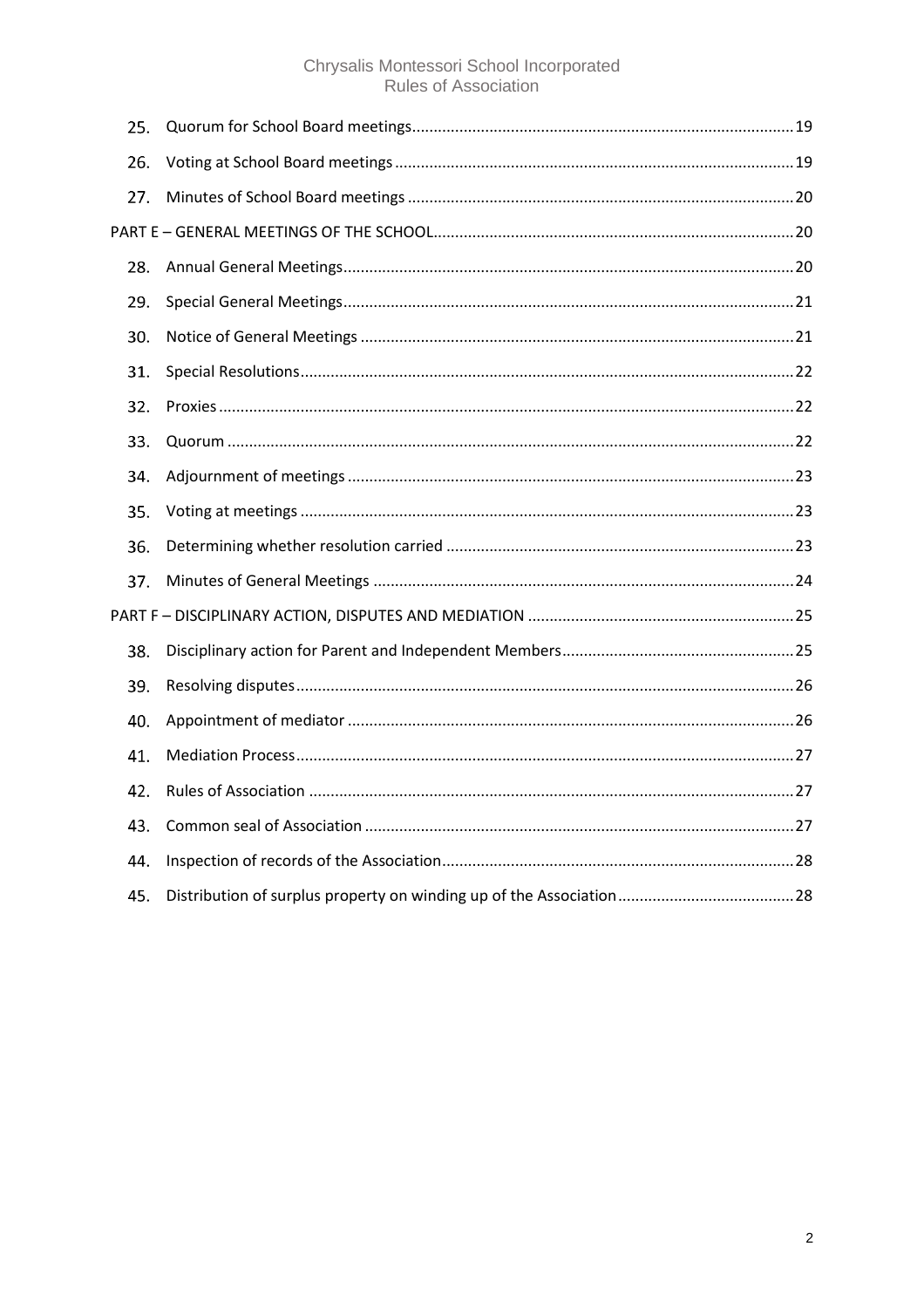Chrysalis Montessori School Incorporated Rules of Association

**Under the** 

**Associations Incorporation Act 2015**

**Western Australia**

### **CHRYSALIS MONTESSORI SCHOOL INCORPORATED**

### **RULES OF ASSOCIATION**

(Incorporating amendments made on 25/031992, 22/06/2005, 30/04/2015 and 21/11/2018)

### <span id="page-3-0"></span>**PART A – ASSOCIATION (NOT FOR PROFIT BODY)**

#### <span id="page-3-1"></span> $1<sub>1</sub>$ **Name**

1.1 The name of the Association is **CHRYSALIS MONTESSORI SCHOOL INCORPORATED** ("the Association").

#### <span id="page-3-2"></span> $2.$ **Definitions**

- 2.1 In these Rules, unless a contrary intention is made clear in these Rules, the following expressions have the following meanings:
	- (a) *"Act"* means the Associations Incorporated Act 2015;
	- (b) *"AGM"* means annual general meeting;
	- (c) *"Association"* means Chrysalis Montessori School Incorporated;
	- (d) *"Commissioner"* means the person for the time being designated as the Commissioner under section 153 of the Act;
	- (e) "*Enrolment Fees"* means a non-refundable fee paid to the School to secure a Student's place in the School;
	- (f) *"Executive Committee"* means the chairperson, vice-chairperson, secretary and the treasurer;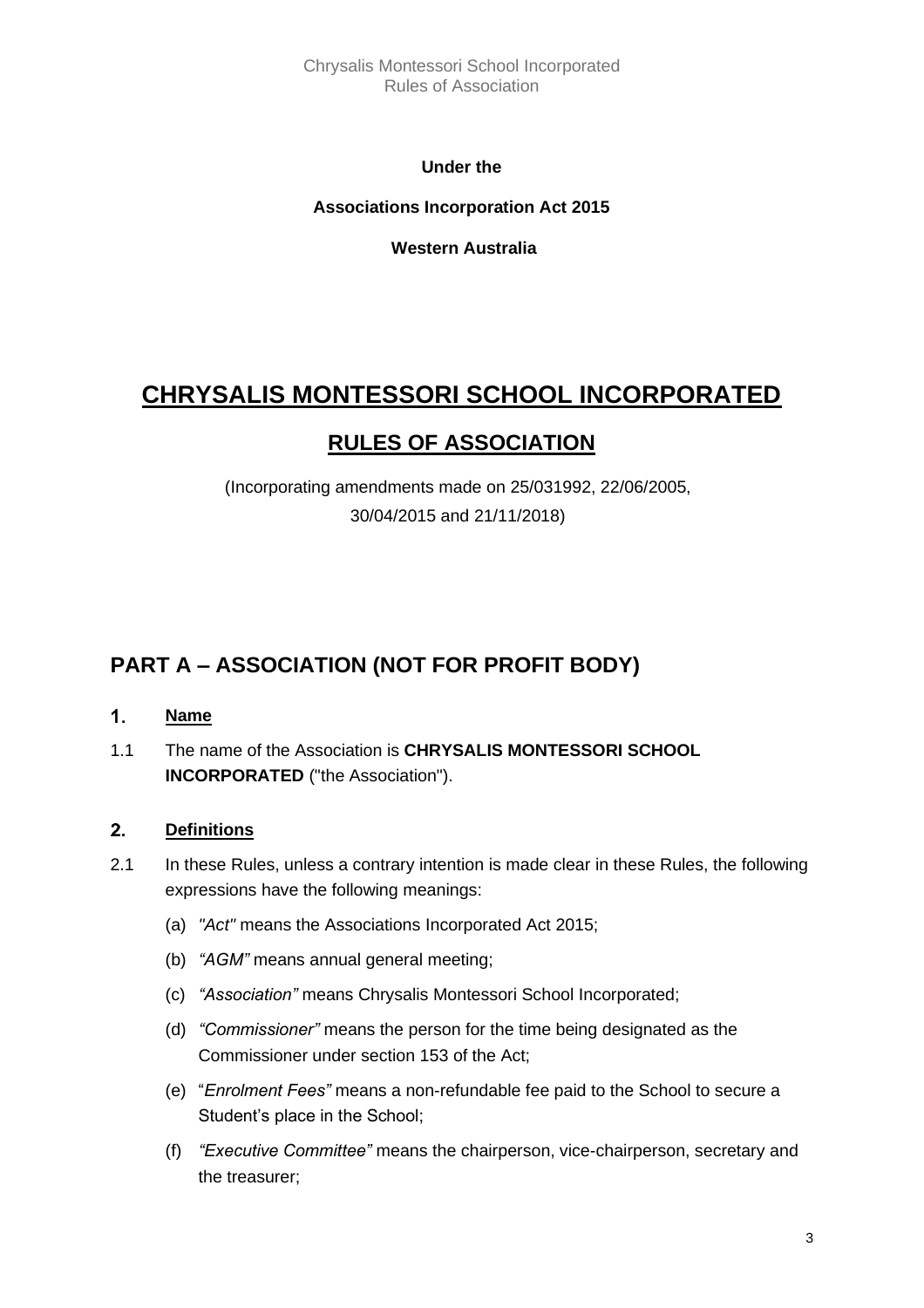- (g) "*Ex-officio"* means a person who is a member of the School Board by right of the position they hold;
- (h) *"General Meeting"* means any meeting of Members, including AGM and SGM
- (i) *"Independent Board Member"* means a person who is not a Parent Member nor a Staff Member and has been appointed by the School Board to be a Member of the School Board;
- (j) *"Independent Member"* means a Member who is not a Parent Member or a Staff Member and is appointed pursuant to Rule 7.2 or Rule 7.3 and is recorded on the Register;
- (k) *"Levies"* means additional fee charges e.g. the Fundraising Fee;
- (l) *"Member"* means a Parent Member, a Staff Member of the School and an Independent Member (if any);
- (m) *"Membership"* of the School has the meaning as set out in Rule 7;
- (n) *"Member Nominee"* means Member nominating to be a Member of the Board
- (o) *"Nomination Form"* is a form completed by a Member seeking election to the School Board and endorsed by another Member;
- (p) *"Outstanding Amount"* means the amount of School Fees and Levies that a member owes the School;
- (q) *"Parent Member"* means each parent or legal guardian of a Student enrolled to attend the School, whose full name and personal email address is recorded on the Register;
- (r) "*Proxy*" means a Member designated by another Member to represent that Member at a General Meeting
- (s) *"Proxy Nomination Form"* means written authorisation from one Member to another to act on behalf of that Member
- (t) *"Proxy Voting Form" is* a form completed by a Member pursuant to Rule 32.3
- (u) *"Register"* means the register of the current Parent Members, Staff Members and Independent Members (if any);
- (v) *"Resolution"* means a resolution other than a Special Resolution;
- (w) *"Rules"* means these rules of the Association, as in force for the time being*;*
- (x) *"School"* means Chrysalis Montessori School Incorporated;
- (y) *"School Board"* means the Members elected and holding a position on the Board as set out in Rule 13;
- (z) *"School Fees"* means the tuition fee and levies payable a term in advance;
- (aa)*"SGM"* means special general meeting ie any General Meeting of Members that is not an AGM;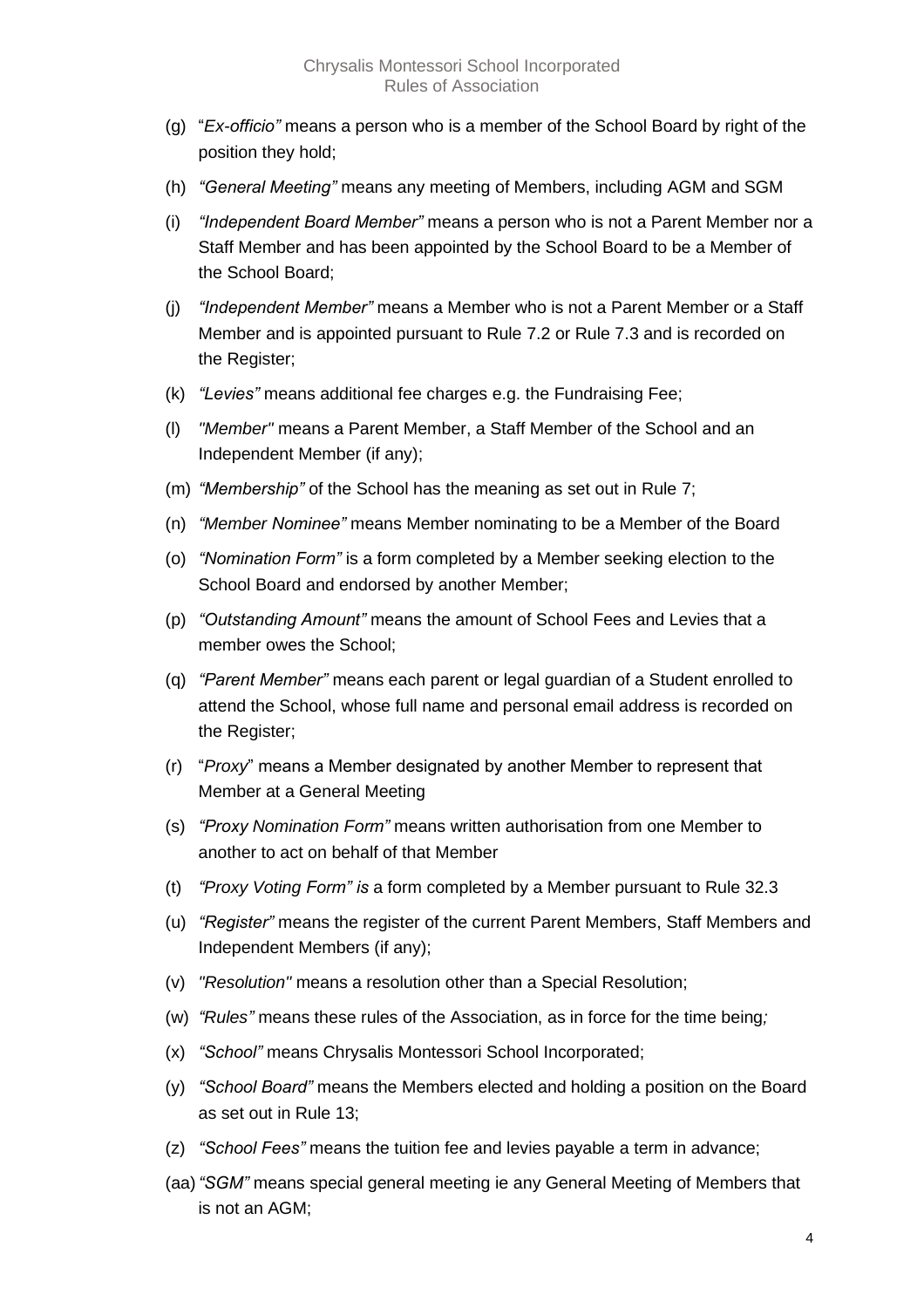- (bb)*"Special Resolution"* means a resolution passed in accordance with Section 51 of the Act;
- (cc) *"Staff Member"* means an administrative or academic person, including a teacher's aide, employed permanently by the School and whose full name and personal email address is recorded on the Register; and
- (dd)*"Student"* means a child enrolled at the School.

#### <span id="page-5-0"></span>3. **Objects of the Association**

- 3.1 The objects of the Association are:
	- (a) To establish and manage one or more schools in the Perth Metropolitan Area in the State of Western Australia to be known as Chrysalis Montessori School ("the School");
	- (b) To promote the education of young people in accordance with the educational methods developed by Dr. Maria Montessori which aim at developing the selfreliance and personality of young people and in accordance with such other educational methods as are adopted from time to time by the School;
	- (c) To develop, propagate and maintain knowledge relating to the physical, intellectual, moral and social development of young people at home as well as at school and in society;
	- (d) To encourage and maintain in the community the interest and better understanding of the principles and practice of the Montessori method and the methods of educating young people as adopted by the School; and
	- (e) To encourage and maintain the interest of educational and research institutions in the Montessori principles and practice of education and in the principles and practice of education adopted by the School.

#### <span id="page-5-1"></span>4. **Financial year**

4.1 The financial year of the association will be the 12-month period from 1 January to 31 December of each calendar year.

#### <span id="page-5-2"></span>5. **Not-for-profit body**

5.1. The property and income of the Association must be applied solely towards the promotion of the objects of the Association and no part of that property or income may be paid or otherwise distributed, directly or indirectly, to any Member, except in good faith in the promotion of those objects.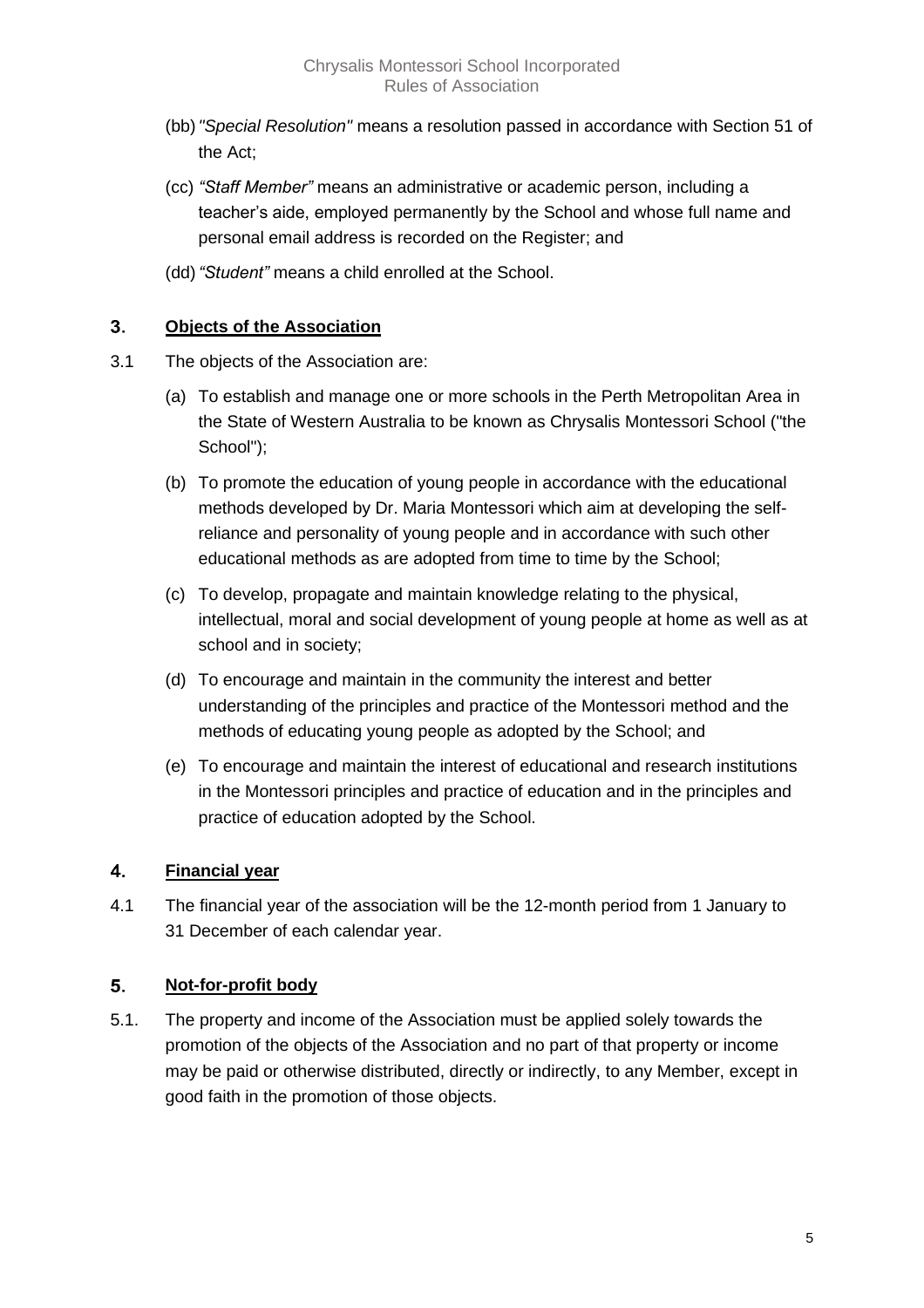- 5.2. A payment to a Member out of the funds of the Association is authorised if it is:
	- (a) the payment in good faith to the Member as reasonable remuneration for any services provided to the Association, or for goods supplied to the Association, in the ordinary course of business; or
	- (b) the reimbursement of reasonable expenses properly incurred by the Member on behalf of the Association.

#### <span id="page-6-0"></span>6. **Powers of the Association**

- 6.1 The Association shall have all the powers, rights, authorities and functions possessed by, vested in or exercisable by an Association incorporated under the Act, or any amendment thereto, or any other statute or regulation, and in particular but without prejudice, to the generality of the foregoing, including the following powers:
	- (a) To buy, take on lease, hire, exchange, sell, or otherwise acquire or dispose of any real or personal property;
	- (b) To erect, improve, repair, extend, pull down or rebuild any building or other structure;
	- (c) To maintain any real or personal property owned by, in the possession of or under the control of the Association or on its behalf;
	- (d) To open and operate bank accounts in the name of the Association;
	- (e) To borrow, raise or secure the payment of money in such manner as the Association or the Board thinks fit with power to issue debentures, grant mortgages, charges or any other class of security upon all or any of the property real or personal (present or future) of the Association and to redeem or pay off any existing or future security;
	- (f) To invest and deal with the moneys of the Association in such manner as may from time to time be determined by the Association or the Board;
	- (g) To assist, co-operate with, make donations to, enter into reciprocal arrangements with or become a Member of any organisation or School whose objects are similar to those of the Association or of any organisation or School which may assist the Association, the promotion or fulfilment of its objects;
	- (h) To employ, instruct and dismiss or suspend such employees as may from time to time be required for the purposes of the School;
	- (i) To promote and hold courses of instruction;
	- (j) To charge and to receive fees for courses and services provided by the School;
	- (k) To accept grants, donations, bequests or gifts of moneys;
	- (l) To administer and manage endowments and scholarships;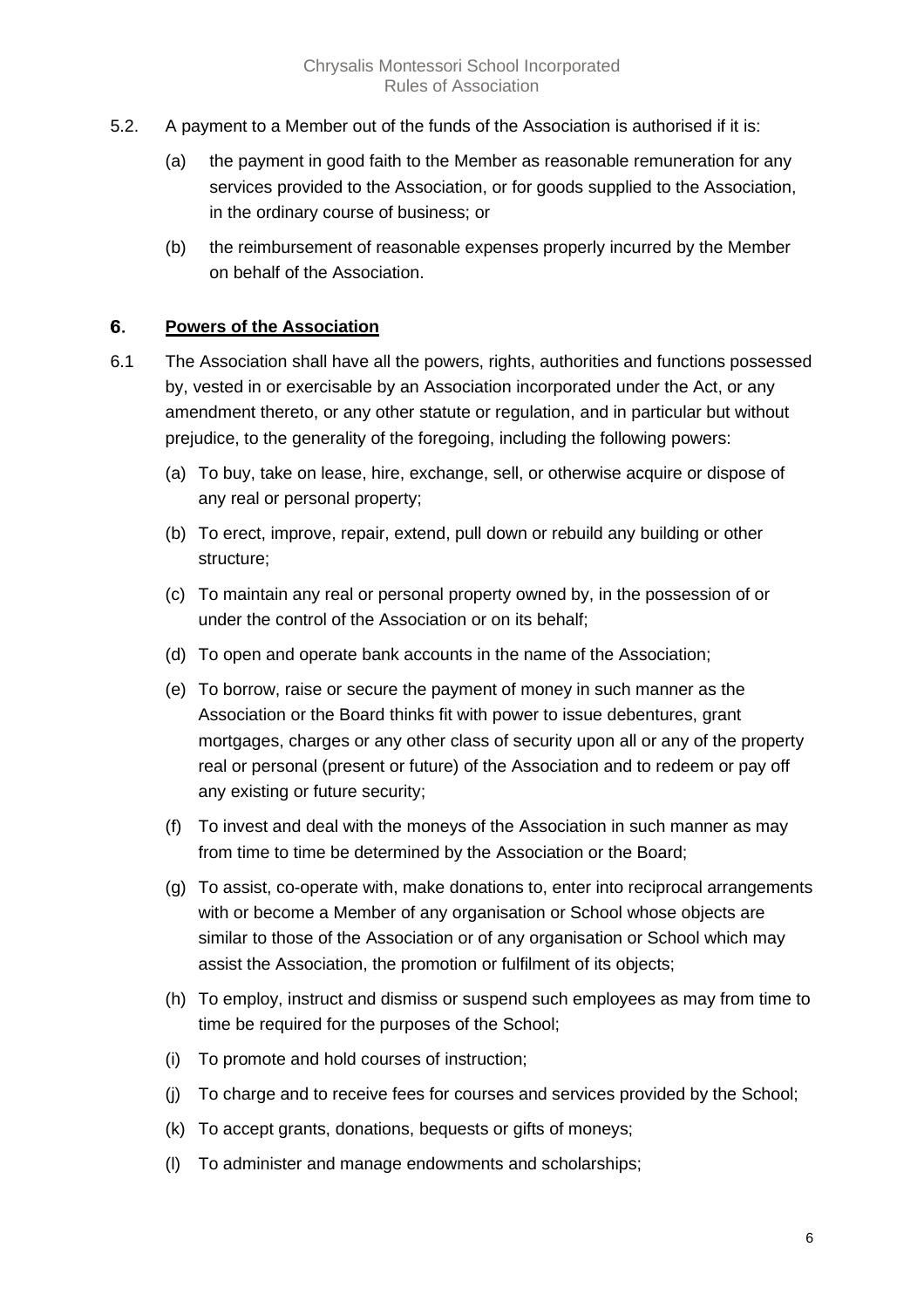- (m) To fix payment, wages and salaries of its employees and the remuneration of other persons rendering services to the School;
- (n) To raise, aid or contribute in the raising of funds for the use and benefit of the School whether for endowment, building, embellishment, improvement, education, recreation or any other purpose considered advantageous to the School;
- (o) To co-operate with and encourage educational and any research institution in educational, practical, experimental and investigation work;
- (p) To appoint from time to time such honorary staff as shall be deemed necessary and to terminate such appointments;
- (q) To publish books, journals, pamphlets, and reports whether in written, graphic or electronic form or otherwise;
- (r) To undertake or execute any trusts which may be deemed desirable or conducive to the objects of the Association;
- (s) To determine the considerations on which persons shall be admitted or excluded as students;
- (t) To make, vary or repeal rules, regulations, standing orders or by-laws for the regulation, administration, control and management of the Association;
- (u) To carry out all or any of the Objects of the Association as set out in these Rules; and
- (v) To do all such things as are incidental or conducive to the attainment of the objects of the Association.

### <span id="page-7-0"></span>**PART B – MEMBERSHIP**

#### <span id="page-7-1"></span> $7.$ **Membership of the Association**

- 7.1 Any person who supports the Objects of the Association is eligible to apply to become an Independent Member of the School.
- 7.2 A person who wishes to become an Independent Member shall apply in writing to the School Board, whereupon the School Board shall consider the application at their next School Board Meeting to accept or reject the application.
- 7.3 Any persons who have either displayed a significant interest in, or given notable assistance to the School, may be invited by the School Board, by resolution, to become an Independent Member of the School.
- 7.4 Members of the Association shall consist of the following:
	- (a) All Parent Members and
	- (b) All Staff Members; and
	- (c) All Independent Members.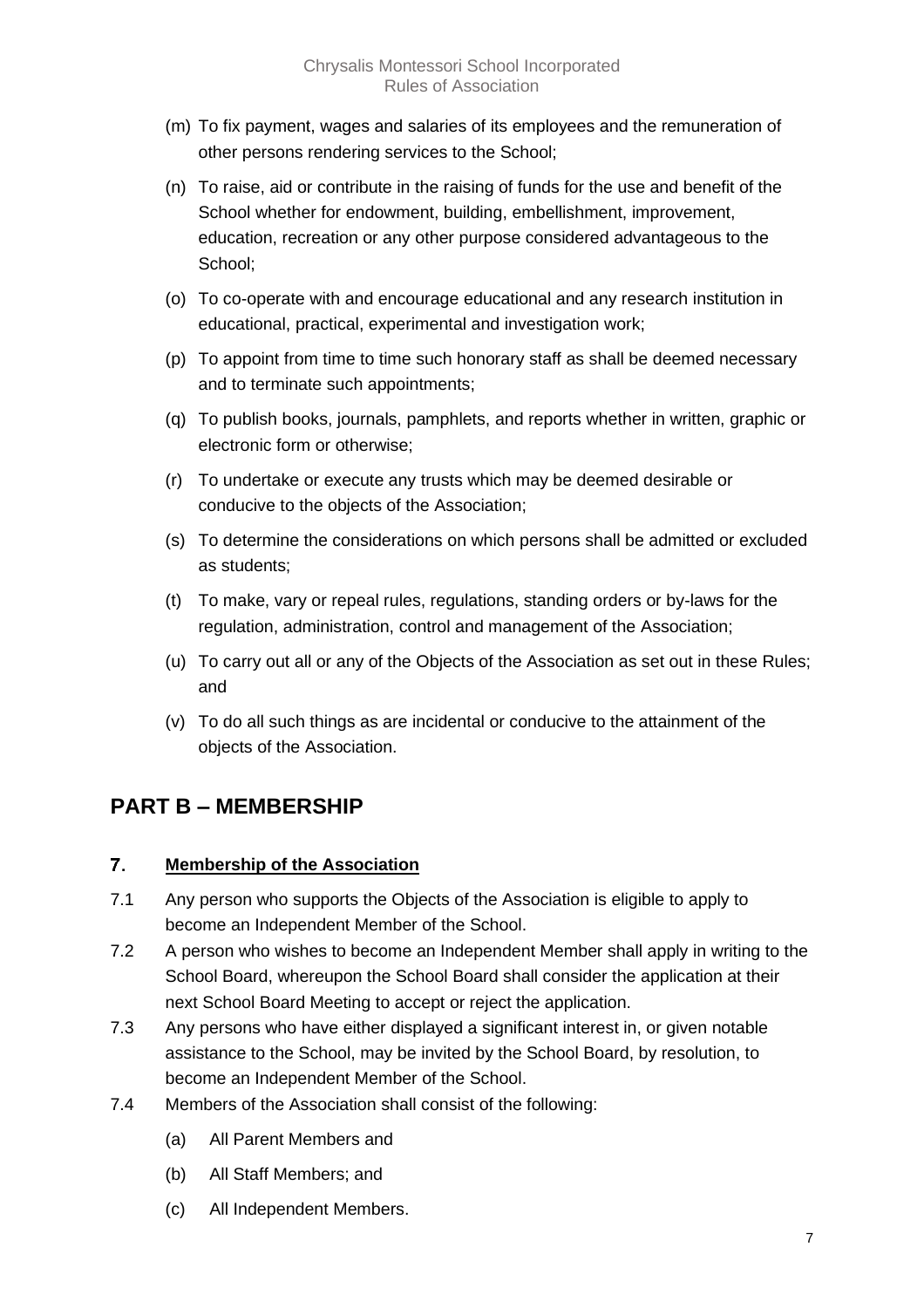#### <span id="page-8-0"></span>8. **Commencement and end of Membership**

- 8.1 A Parent Member's Membership shall commence immediately upon the Student's entitlement to attend the School.
- 8.2 A Staff Member's Membership shall commence immediately upon their entitlement to work, pursuant to their permanent employment contract with the School.
- 8.3 An Independent Member shall commence on the acceptance of their nomination by the School Board.
- 8.4 A Parent Member's Membership shall cease immediately upon the Student ceasing (for whatever reason whatsoever) to be entitled to attend the School or upon the Board expelling the Parent Member, pursuant to Rule 38.
- 8.5 A Staff Member's Membership shall cease on the termination date of the Staff Member's employment at the School.
- 8.6 The School Board may terminate an Independent Members Membership at any time and the Membership shall cease on the termination date given by the School Board.

#### <span id="page-8-1"></span>9. **Rights of membership are not transferable**

9.1 The rights of a Member are not transferable and shall end when Membership ceases.

#### <span id="page-8-2"></span> $10.$ **Register of Members of the Association**

- 10.1 The School shall:
	- (a) Maintain an up to date Register of the Members of the Association ("the Register"); and
	- (b) Record in the Register any changes in the Membership within twenty-eight (28) days after the change occurs or after the School has been notified of the change.
- 10.2 The Register shall include the full name, and personal email addresses of each Member and the date when their Membership commences.
- 10.3 The Register shall be stored at a location determined by the School Board.
- 10.4 A Member who wishes to inspect the Register must contact in writing either the Principal to make the necessary arrangements with the Secretary or the Secretary directly.
- 10.5 If a Member:
	- (a) While inspecting the register, wishes to make a copy of, or take an extract from, the Register; or
	- (b) Makes a written request under section 56(1) of the Act to be provided with a copy of the register,

the Member shall provide a statutory declaration to the Secretary setting out the purpose for which the copy or extract of the Register is required and to declare that the purpose is connected with the affairs of the Association.

10.6 The copy or extract of the Register shall be provided to the Member.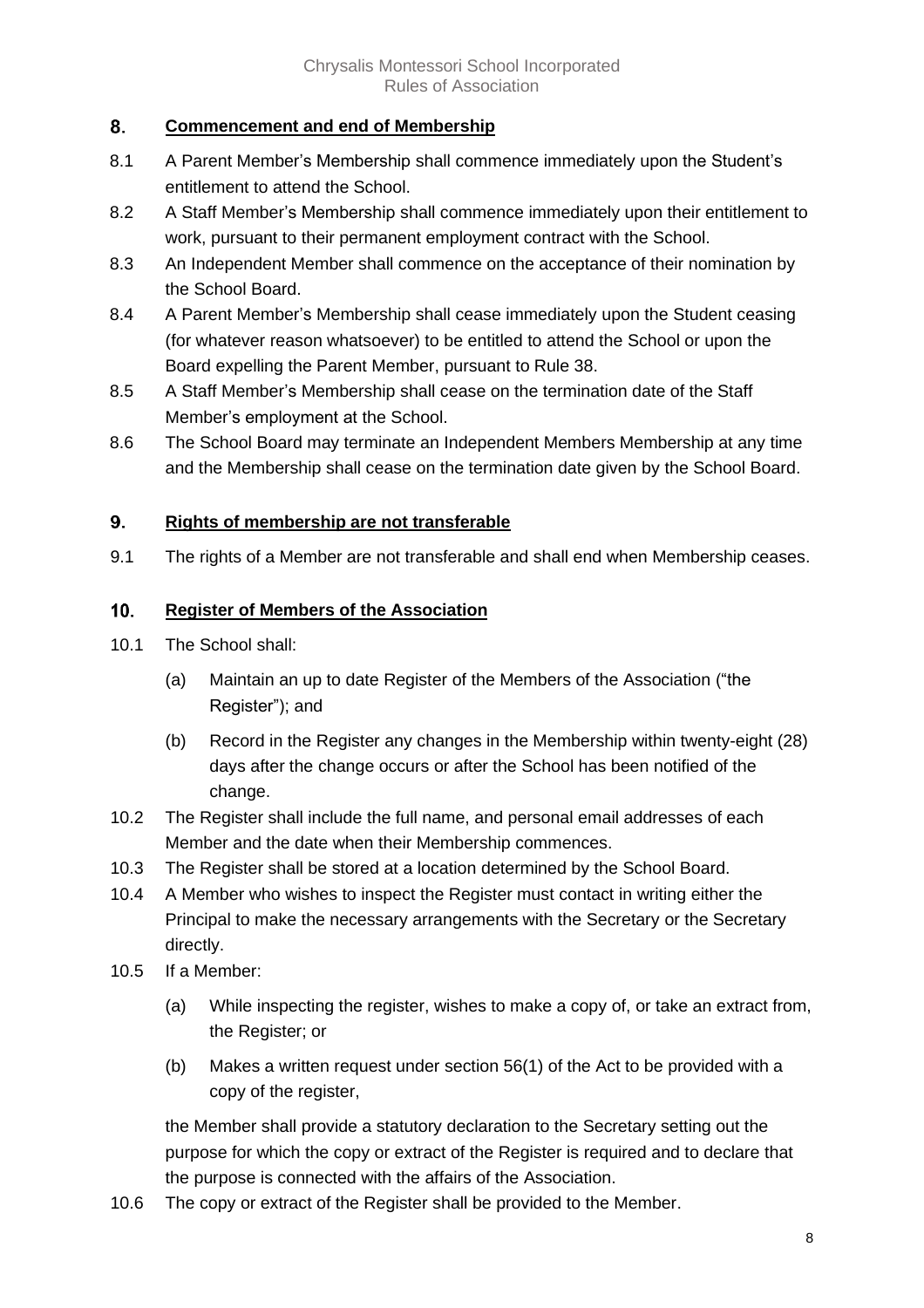10.7 If a Member breaches the use of the copy or extract of the Register obtained, the School Board may undertake disciplinary action against the Member pursuant to Rule 38.1 and, at the School Board's discretion, seek the penalty of \$10,000 pursuant to clause 57 of the Act.

#### <span id="page-9-0"></span> $11.$ **Fees and other amounts payable by Parent Members**

- 11.1 The School Board shall determine all fees and other amounts payable by the Parent Members to the School.
- 11.2 Parent Members shall pay such Enrolment Fees, School Fees, Levies (as applicable), and other amounts, as determined from time to time by the School Board, upon such dates as determined by the School Board.
- 11.3 A list of Parent Members who have not paid the required School Fees in full within two terms after the due date (ie. the Outstanding Amount) and any agreements the Parent Member and School have in place to pay the Outstanding Amount, shall be sent to the Executive Committee at the beginning of each term-
- 11.4 The Executive Committee may suspend a Parent Member's Membership if School Fees are not paid in full within two terms after the due date.
- 11.5 The Executive Committee's decision to suspend a Parent Member's Membership is separate to any decision made by the Principal about the Student's entitlement to continue to attend the School.
- 11.6 A Parent Member remains liable for all School Fees, Levies and other amounts that are owed to the School at the date their Membership ceases. The School may apply to court for the owed amount to be recovered as a debt due to the School.
- 11.7 If a Parent Member, whose Membership is suspended under Rule 11.4, pays the Outstanding Amount, their Membership is reinstated from the date the Outstanding Amount is paid in full.

### <span id="page-9-1"></span>**PART C – MANAGEMENT OF THE ASSOCIATION**

#### <span id="page-9-2"></span> $12.$ **Management of the Association by the School Board**

- 12.1 The management of the Association shall be vested in the School Board.
- 12.2 Subject to the Act, these Rules and any Resolution passed at a General Meeting, the School Board has the power to do all things necessary, or convenient to be done, for the proper management of the affairs of the Association.
- 12.3 The School Board must take all reasonable steps to ensure that the Association complies with the Act and these Rules.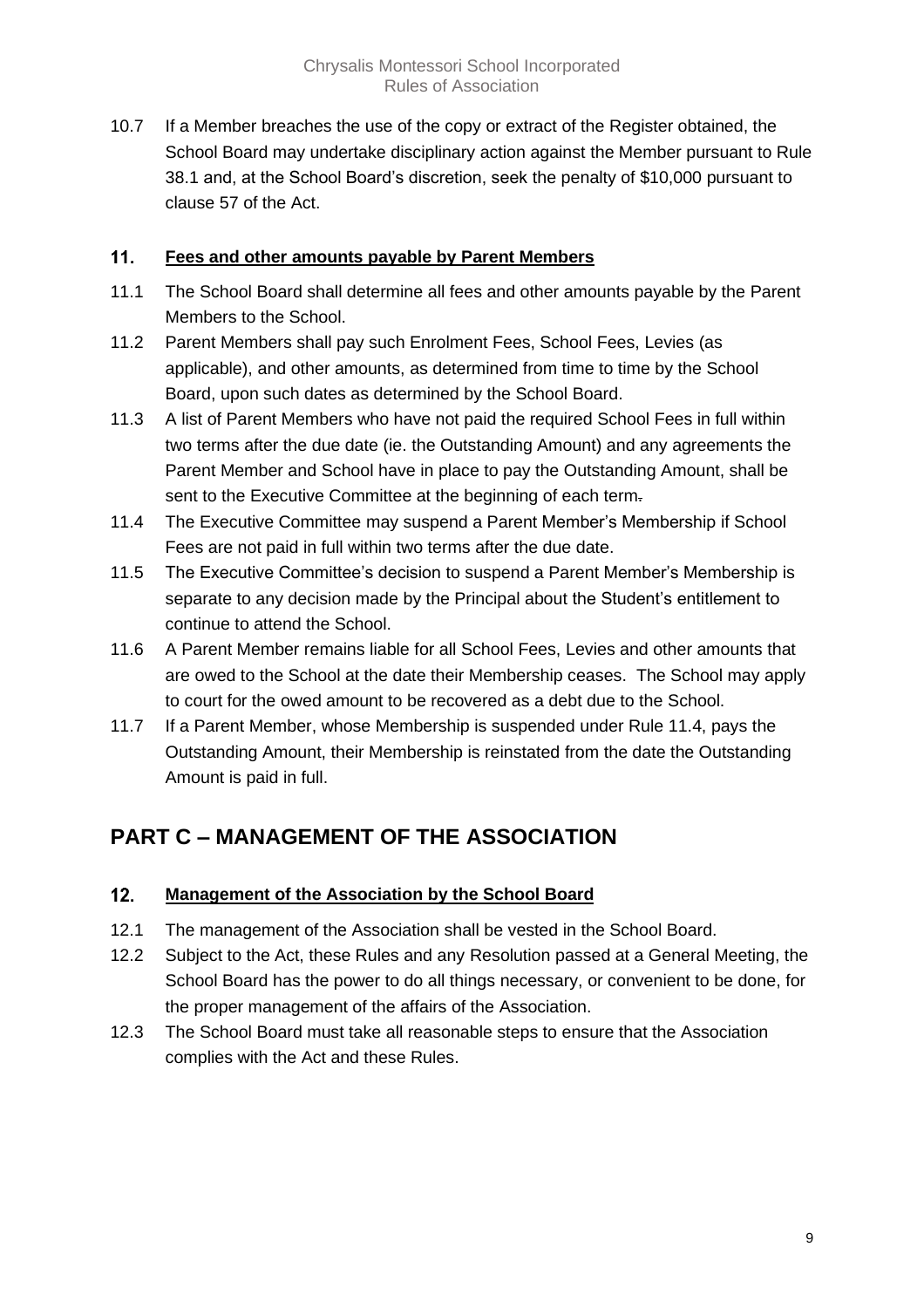#### <span id="page-10-0"></span> $13.$ **Composition of the School Board**

- 13.1 The School Board shall consist of a minimum of six (6) people and a maximum of ten (10) people comprising of:
	- (a) The Executive Committee comprising:
		- (i) The chairperson;
		- (ii) The vice-chairperson;
		- (iii) The secretary; and
		- (iv) The treasurer;
	- (b) The Principal of the School (ex-officio with no voting rights);
	- (c) A Staff Member nominated by staff (ex-officio with no voting rights);
	- (d) Up to two (2) Independent Members (if elected), of which no more than a maximum of two (2) Independent Members shall be a Member of the Executive Committee; and
	- (e) Appointed Parent Members to make up the balance of the School Board (if required).

#### <span id="page-10-1"></span> $14.$ **Duties of the School Board**

- 14.1 In the fulfillment of its accountabilities and responsibilities for the governance of the School, the School Board shall perform the following functions:
	- (a) Take full responsibility for the administration and control of the Association;
	- (b) Exercise all the powers of the Association save those which must, under these Rules or at law, be exercised by the Members in an AGM or SGM;
	- (c) Set the broad direction and vision for the School;
	- (d) Provide strategic direction and planning for the School including:
		- (i) developing, monitoring and reviewing the objectives and targets of the strategic plan; and
		- (ii) considering, endorsing and monitoring human resource and asset management plans.
	- (e) Develop and approve policies for the School which are in-line with the objects of the Association and ensure compliance with requirements of the Registration Standards and Other Requirements including policies for the education, safety, welfare and discipline of students;
	- (f) Determine the application of the total financial resources available to the School including the regular review of the budget;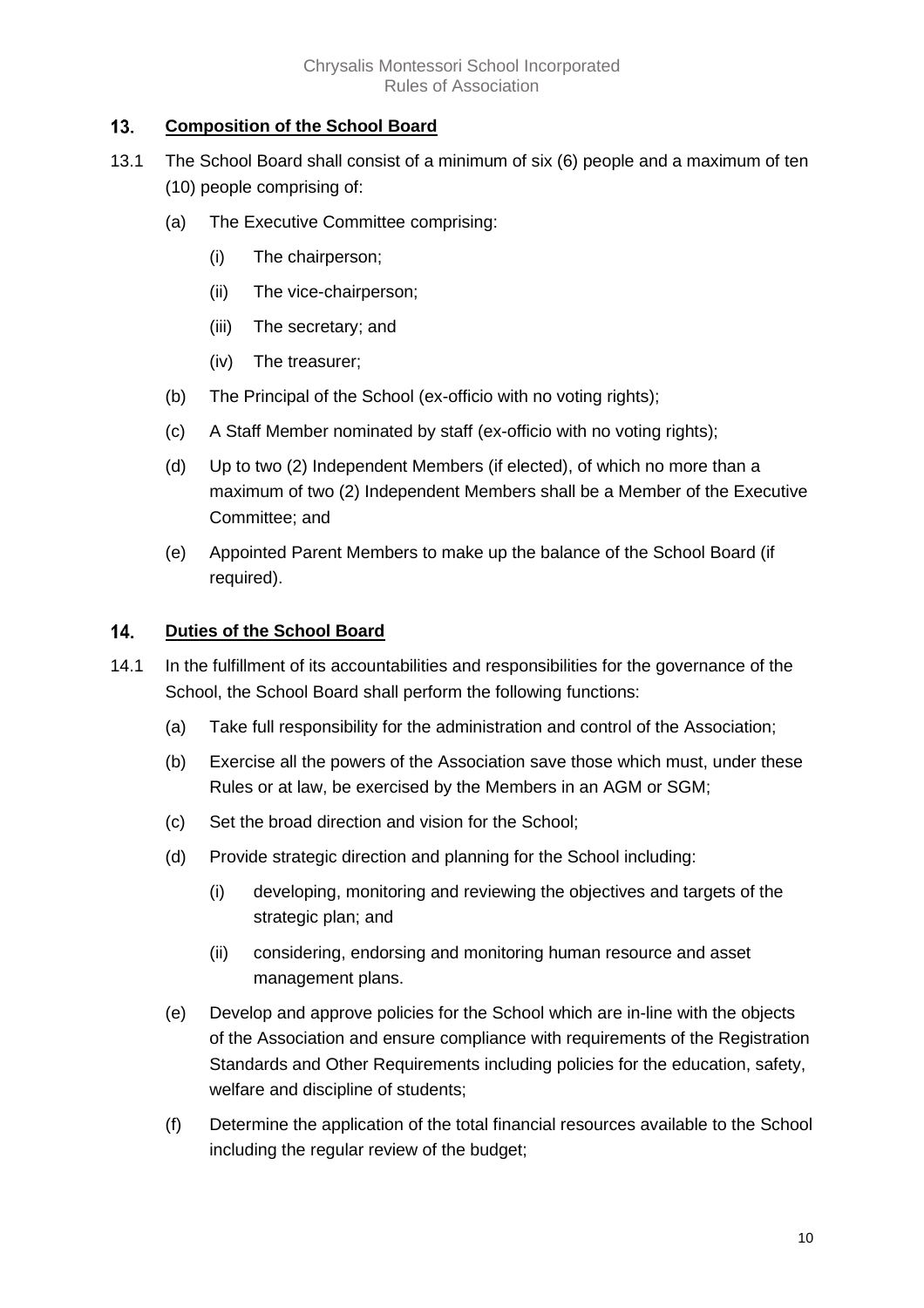- (g) Ensure that the accounts of the School are audited by an independent and ASIC registered auditor (individual or firm) qualified to audit such accounts and the auditor's report is made available to the Association at the AGM;
- (h) Determine the budgets for all expenditure for the school;
- (i) Formulate and implement the risk management of the School (e.g. financial, operational, reputational, student welfare and wellbeing);
- (j) Ensure legal compliance by the School;
- (k) At the AGM, report to the Association on:
	- (i) the strategic plan;
	- (ii) the finances of the school;
	- (iii) operational plans and the School Board's operations;
	- (iv) the school's Annual Report, as required under the Australian Education Regulations 2013.
- (l) Maintain a satisfactory standard of education and satisfactory level of care for Students who are enrolled at the School;
- (m) Account for the quality of the educational programs which the School provides;
- (n) Ensure the development and implementation of effective processes to plan for, monitor and achieve improvements in student learning;
- (o) Regular and ongoing risk assessment of the level of care provided by the School in terms of student safety, welfare and wellbeing.
- (p) Foster positive relationships with Members by ensuring transparency of information about finances, policies, strategic goals and governance (including the qualifications of School Board Members and the process for changes to the School Board membership); and
- (q) The employment, appraisal, disciplining and dismissal of the Principal.
- 14.2 A Member of the School Board must exercise his/her powers and discharge his/her duties:
	- (a) With care and diligence;
	- (b) In good faith in the best interests of the Association; and
	- (c) For a proper purpose.
- 14.3 A Member of the School Board must not improperly use his/her position to:
	- (a) Gain an advantage for himself/herself or another person; or
	- (b) Cause detriment to the Association.
- 14.4 A person who obtains information because the person is, or has been, a Member of the School Board, must not improperly use the information to:
	- (a) Gain an advantage for the person or another person; or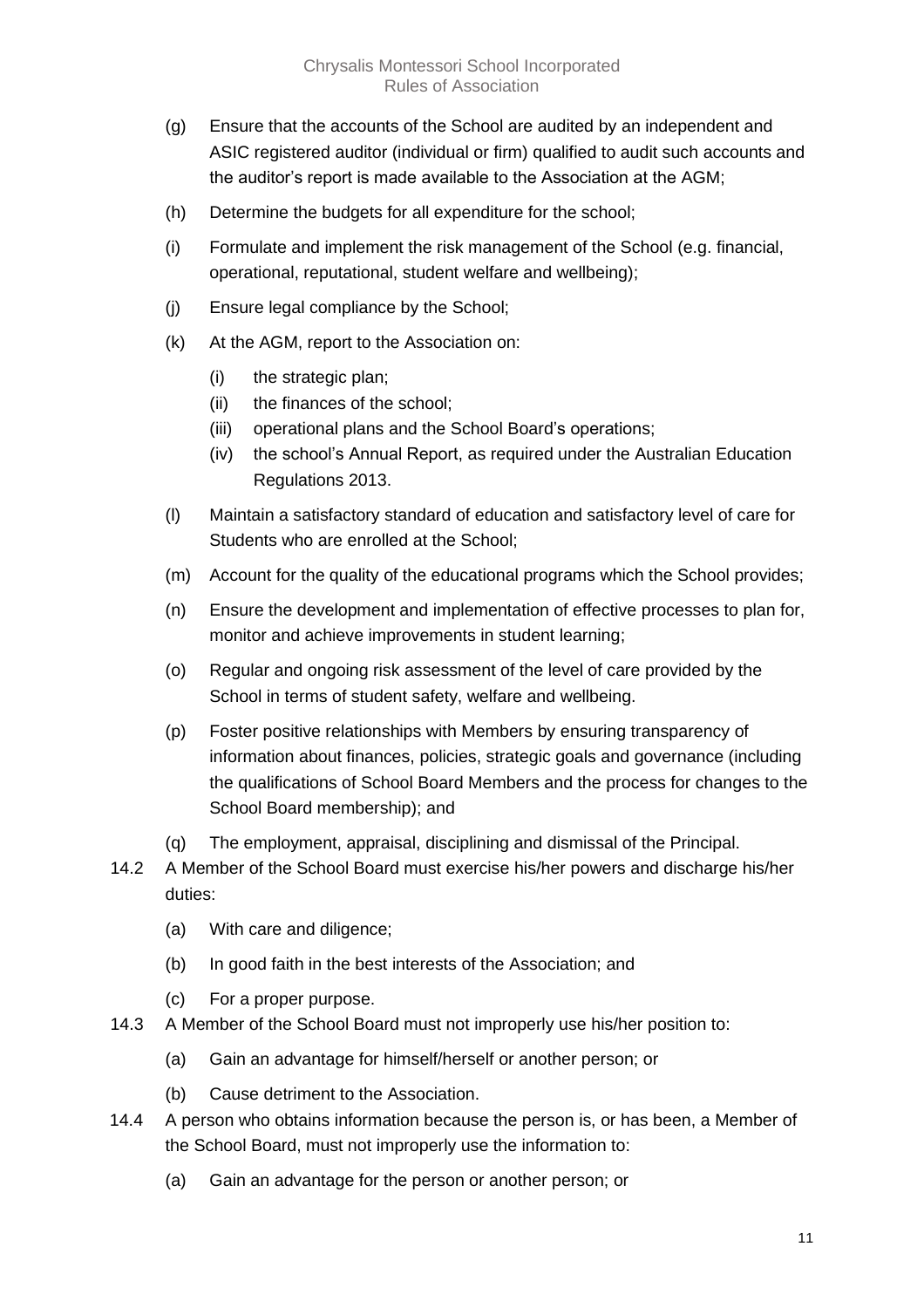- (b) Cause detriment to the Association.
- 14.5 The Members of the School Board are required to;
	- (a) Engage in professional learning; and
	- (b) Conduct an annual review of their own performance.

#### <span id="page-12-0"></span> $15.$ **Duties of the Principal**

- 15.1 The Principal is accountable to the School Board for providing operational and educational leadership in the School, the day to day running of the School and for other general responsibilities associated with operating and managing a school.
- 15.2 In the fulfillment of the Principal's accountabilities and responsibilities for the management of the School, the Principal will perform the following functions:
	- (a) Implement the educational plans and School policies;
	- (b) Provide accurate and timely reports, information and advice relevant to the School Board's functions;
	- (c) Arrange for an up to date report of the School's financial position to be provided at each School Board meeting;
	- (d) Report on learning, care, training and participation outcomes;
	- (e) Supervise and promote the development of staff employed by the Association;
	- (f) Ensure staff receive appropriate and regular professional development;
	- (g) Ensure the School facilities are maintained and in good order;
	- (h) Be responsible for the financial, physical and human resource management of the School;
	- (i) Must operate the School within the budget constraints set by the School Board;
	- (j) Be an ex-officio member of the School Board with no voting rights;
	- (k) Be the returning officer for the nomination, election and appointment of School Board Members;
	- (l) Contribute to the formulation of the agenda of the School Board meetings;
	- (m) Promptly report all critical incidents to the Chairperson of the School Board and to the Department of Education within the time frame required by the Department of Education;
	- (n) Be responsible for the pastoral care of all staff;
	- (o) Recruit, engage, discipline and dismiss staff in accordance with the policies and procedures of the School as determined by the School Board and the relevant industrial relations laws; and
	- (p) Such other functions as directed by the School Board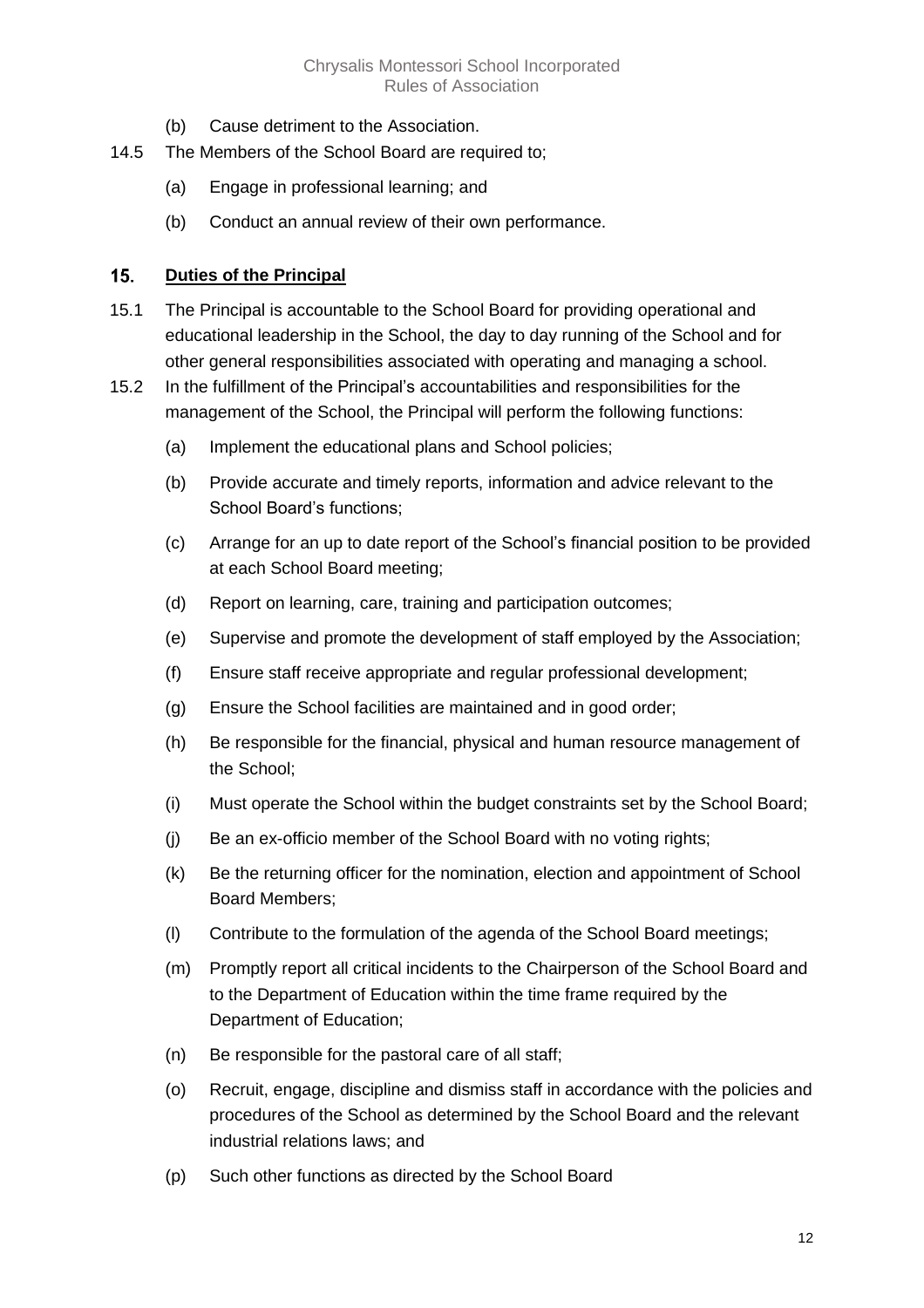#### <span id="page-13-0"></span>16. **Role of the Executive Committee**

- 16.1 The Board shall elect, from its Members, an Executive Committee. The election of the Executive Committee of the School Board shall take place at the next School Board meeting held after the Annual General Meeting.
- 16.2 Members of the Executive Committee can be elected at any time to fill a vacated position.
- 16.3 The Executive Committee shall:
	- (a) Meet, as and when required, to deal with all sensitive and confidential matters in full concerning the School and/or any Member and thereafter shall provide a summary of such matters to the School Board;
	- (b) If required, make urgent decisions on behalf of the full School Board; and
	- (c) As required, make decisions concerning any outstanding School Fees, pursuant to Rule 11.4
- 16.4 The Chairperson shall:
	- (a) Preside at all General Meetings, however convened, and School Board meetings. In the event the Chairperson is absent from:
		- (i) A general meeting, the Vice-Chairperson shall preside. If both the Chairperson and Vice-Chairperson are absent, then a Member elected by the other Members present at the general meeting shall preside; or
		- (ii) A School Board meeting, the Vice-Chairperson shall preside. If both the Chairperson and Vice-Chairperson are absent, a School Board Member elected by the other School Board Members present, shall preside at the School Board meeting.
	- (b) Consult with the Secretary and Principal regarding the business to be conducted at each School Board meeting and general meeting;
	- (c) Provide leadership to the School Board;
	- (d) Declare the result of decisions, motions and special motions;
	- (e) Uphold the School Board decisions;
	- (f) Work in partnership with the Principal;
	- (g) Ensure the School Board stays focused on supporting the School and the Principal to achieve the best outcomes for the students;
	- (h) Resolves disputes and facilitate mediation meetings, as required; and
	- (i) Represent the School in the community and at formal functions.
	- (j) Shall carry out any other duty given to the Chairperson under these Rules or by the School Board.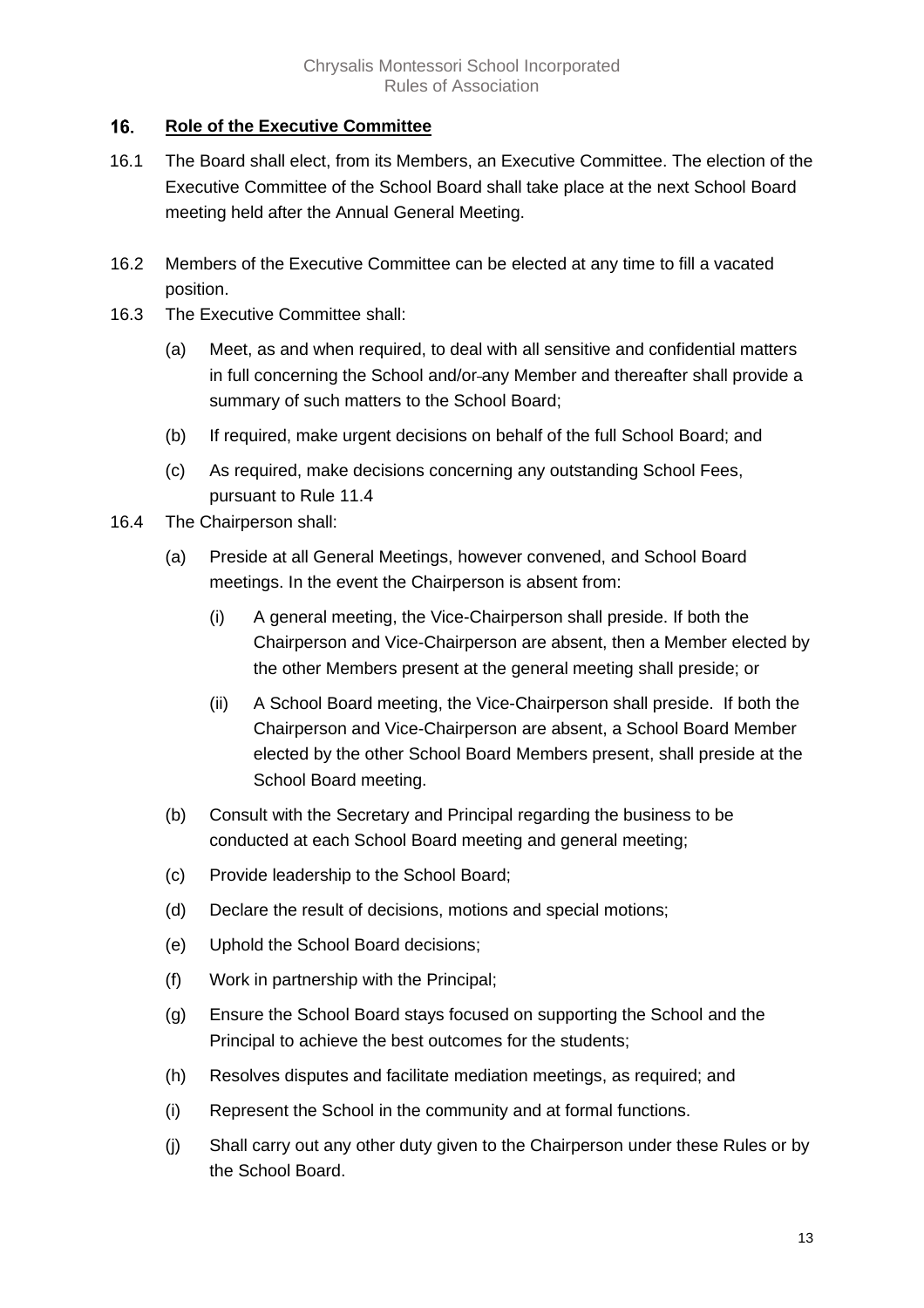- 16.5 The Secretary shall personally, or delegate to a Member approved by the School Board:
	- (a) Deal with the School Board's correspondence;
	- (b) Consult with the Chairperson and Principal regarding the business to be conducted at each School Board meeting and general meeting;
	- (c) Prepare the notices required for meetings and for the business to be conducted at meetings;
	- (d) Ensure the Register is maintained;
	- (e) Maintain an up-to-date copy of these Rules;
	- (f) Maintain a record of the School Board Members and other persons authorised to act on behalf of the School, including their contact details, qualifications, affiliations and police clearances, and who is authorised to use the common seal;
	- (g) Ensure the safe custody of the books of the School, other than the financial records, financial statements and financial reports, as applicable to the School;
	- (h) Maintain full and accurate minutes of School Board meetings and general meetings;
	- (i) Maintain a register of education/personal development obtained by the School Board Members associated with improving their position on the School Board; and
	- (j) Carry out any other duty given to the Secretary under these Rules or by the School Board.
- 16.6 The Treasurer shall personally, or delegate to a Member approved by the School Board:
	- (a) Ensure that any amounts payable to the School are collected and receipts issued for those amounts in the School's name;
	- (b) Ensure that any amounts paid to the School are credited to the appropriate account;
	- (c) Ensure that any payments to be made by the School, as authorised by the School Board and within the approved budget, are made on time and in so doing, shall ensure that all payments are approved and authorised by a minimum of two persons authorised by the School Board.
	- (d) Comply with Part 5, Division 3 of the Act regarding the accounts records of the School;
	- (e) Shall ensure the safe custody of the School's financial records, financial statements, securities, financial reports and all documents of a financial nature;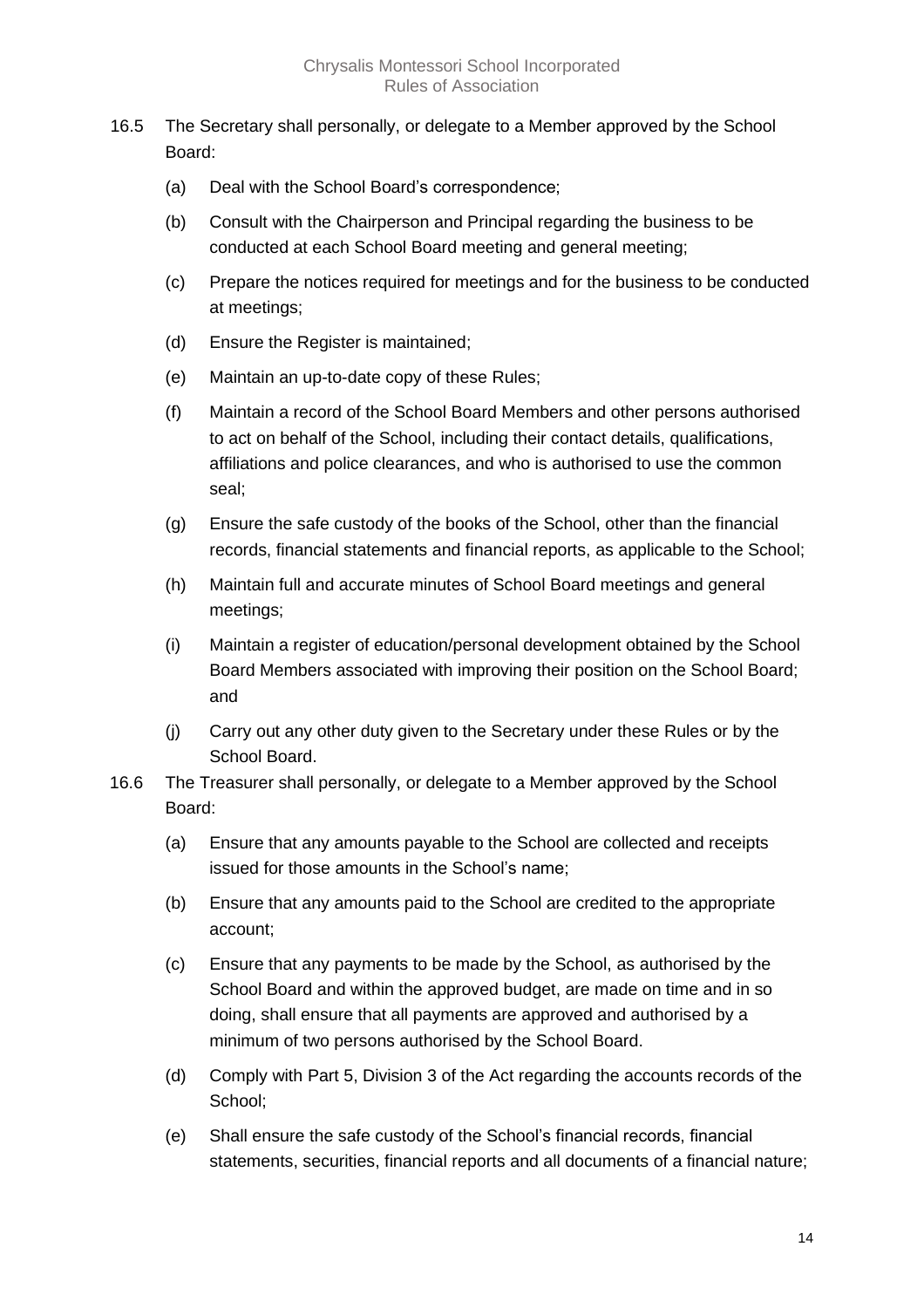- (f) Shall, whenever directed to do so by the Chairperson, submit to the School Board, a report, balance sheet or financial statement in accordance with that direction;
- (g) Shall coordinate the preparation of the School's financial statements for their submission to the School's AGM;
- (h) Draw up contracts on behalf of the School Board;
- (i) Shall provide any assistance required by an auditor or reviewer conducting an audit or review of the School's financial statements or financial report under Part 5 Division 5 of the Act; and
- (j) Shall carry out any other duty given to the Treasurer under these Rules or by the School Board.

#### <span id="page-15-0"></span> $17.$ **Nomination of Members to the School Board**

- 17.1 Any Member of the Association is eligible to be nominated as a Member of the School Board, provided they comply with section 39 of the Act, Rule 23 and are fit and proper pursuant to s.160(1)(c) of the School Education Act 1999),
- 17.2 At least thirty-five (35) days before an AGM, the Secretary, or such other person authorised by the School Board, shall send a notice to all the Members of the Association as per their contact details on the Register and:
	- (a) Inform the Members of the number of positions on the School Board that are vacant at the AGM;
	- (b) Provide a summary of existing skills and skills gaps in the makeup of the School Board Membership;
	- (c) Provide details of any voting procedures that may have been determined by the School Board;
	- (d) Call for nominations for election to the School Board; and
	- (e) State the date by which nominations to the Board must be received by the Principal.
- 17.3 A Member, who wishes to be considered for election to the School Board at the AGM, must nominate for election by completing the Nomination Form.
- 17.4 The Nomination Form must include a statement by another Member in support of the Member seeking election to the Board.
- 17.5 The Member seeking election must submit their Nomination Form, to be received by the Principal, at least twenty-one (21) days before the AGM.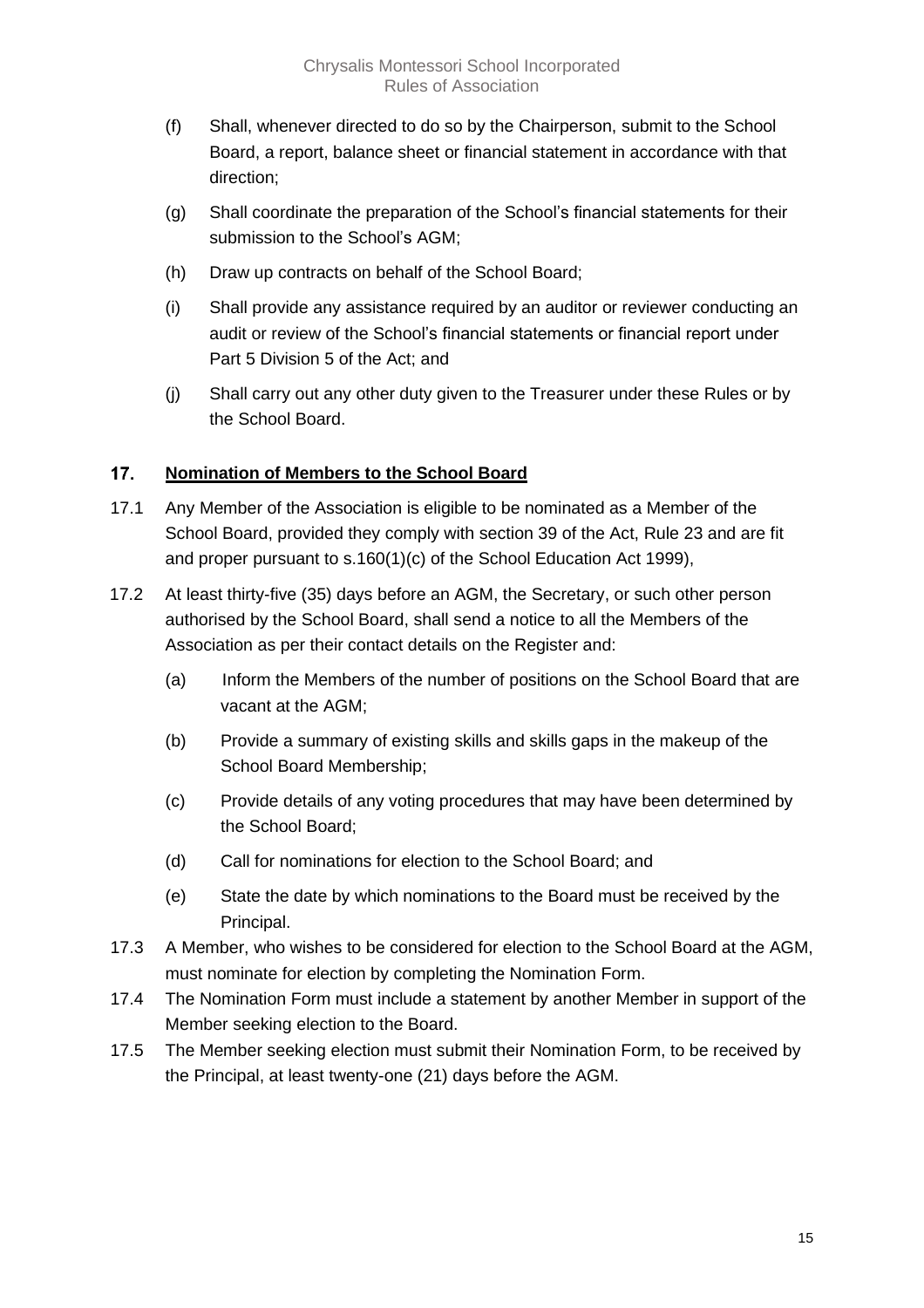#### <span id="page-16-0"></span> $18.$ **Election of Members to the School Board**

- 18.1 The Members of the School Board (except the Principal and Staff Member who shall hold office ex officio) shall be:
	- (a) Elected at the AGM of the Association; or
	- (b) Appointed by the existing School Board, by Resolution, to fill a vacancy on the School Board, until the next AGM.
- 18.2 Members that have served on the School Board for five (5) consecutive years from their date of appointment are not eligible for re-election to the School Board at the next AGM, unless the School Board votes to nominate the tenured Member for reelection at the next AGM.
- 18.3 Members who have previously served a period of five (5) consecutive years are eligible for re-election provided there has been a 12-month period of time between ceasing as a Board Member.
- 18.4 If the number of eligible Member Nominees nominating for the School Board is not greater than the number of Board Members to be elected, the Chairperson
	- (a) Must declare each of the Member Nominees to be elected to the School Board; and
	- (b) May call for further nominations from the Members present at the meeting to fill any positions remaining unfilled after the elections.
- 18.5 If:
	- (a) The number of Member Nominees nominating for the School Board is greater than the number to be elected; or
	- (b) The number of Member Nominees nominating under Rule 18.4(b) is greater than the number of positions remaining unfilled,

the Members present at the meeting must vote, by show of hands or in accordance with any procedures that may have been determined by the School Board, to decide the Member Nominees who are to be elected to the School Board.

#### <span id="page-16-1"></span>19. **Tenure of office of Members of the School Board**

- 19.1 A Member's term of office on the School Board commences when the Member:
	- (a) Is elected at an AGM; or
	- (b) Is appointed by the School Board at a board meeting to fill a vacant position.
- 19.2 Subject to Rule 21, a School Board Member holds office until:
	- (a) the Board Member retires, or

(b) the completion of a maximum of five (5) consecutive years, unless their tenure is extended in accordance with the provisions in Rule 18.2.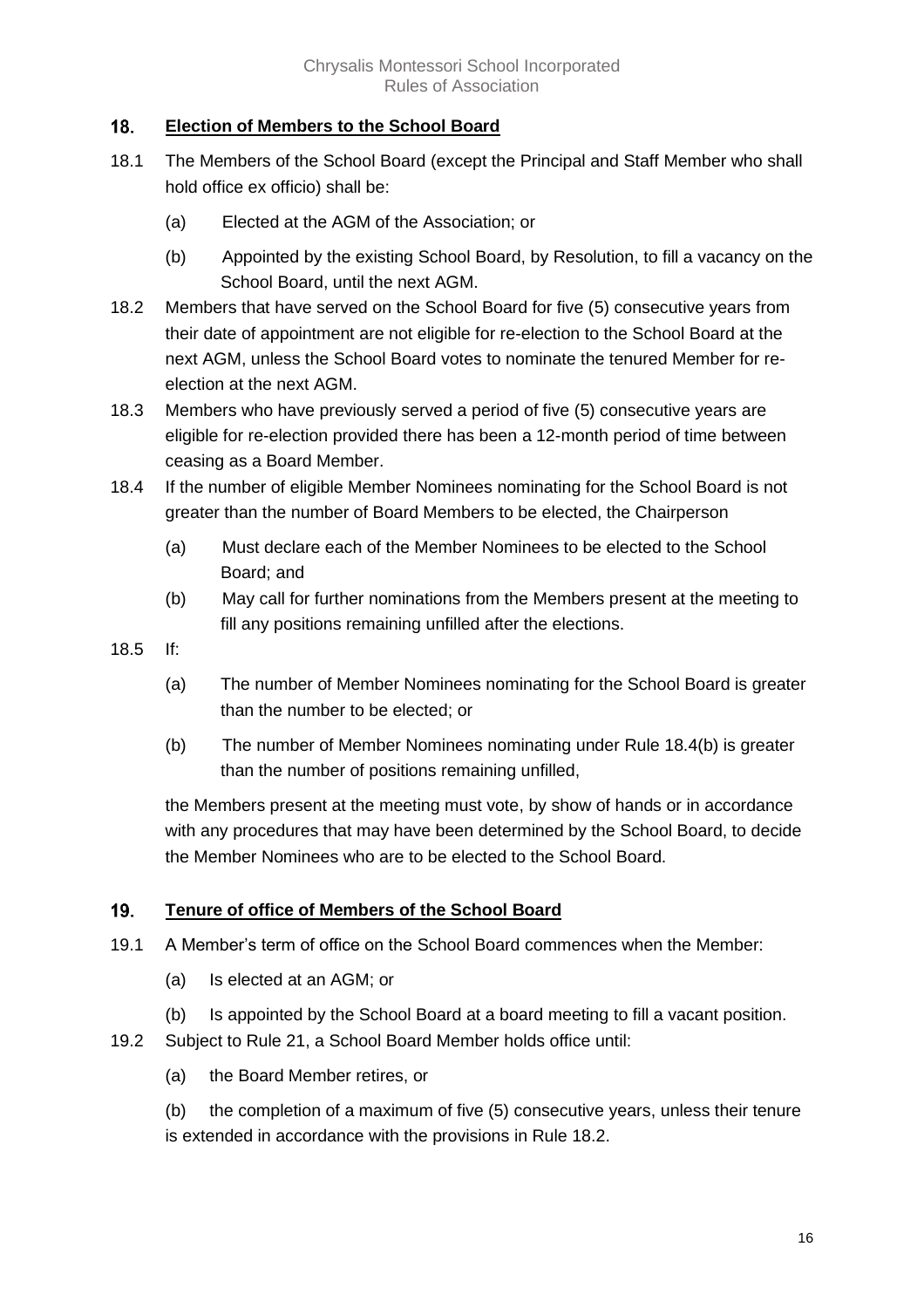19.3 A Member of the School Board, who is a Parent Member, may, if they wish and at the discretion of the School Board, remain as an Independent Member of the School Board until the next AGM despite their membership ceasing upon their Student no longer being entitled to attend the School.

#### <span id="page-17-0"></span> $20.$ **Resignation and Removal from the School Board**

- 20.1 A Member of the School Board may resign from the School Board by written notice given to the Secretary or, if the Secretary is the Member resigning, given to the Chairperson.
- 20.2 The resignation takes effect:
	- (a) When the notice is received by the Secretary or Chairperson; or
	- (b) If a later time is stated in the notice, at the later time, or
- 20.3 The School Board may by Resolution:
	- (a) Of not less than seventy-five percent (75%), vote in favour to remove a Member from the School Board if at any time a Member becomes ineligible or does not meet the criteria provided in Rule 17.1, or for any other reason the School Board considers appropriate; and
	- (b) Elect a Member to fill the vacant position.

#### <span id="page-17-1"></span> $21.$ **When Membership of the School Board ceases**

- 21.1 A Member shall cease to be a Member of the School Board on the occurrence of the following events:
	- (a) On the death of the School Board Member;
	- (b) When the School Board Member resigns from the School Board or is removed from office pursuant to Rule 20.3;
	- (c) If the School Board Member becomes unable to act as a Member of the School Board due to being incapacitated by mental or physical ill health for a period exceeding six (6) consecutive months;
	- (d) If a Member becomes an ineligible Member pursuant to the provisions in Rule 17.1;
	- (e) If the School Board Member is directly or indirectly interested in any contract with the School and fails to declare the nature of such interest in accordance with these Rules;
	- (f) If the School Board Member, without the consent of the School Board, gains a financial benefit from his or her association with the School; or
	- (g) If the School Board Member fails to attend three (3) consecutive meetings without notifying the School Board that he/she will be unable to attend.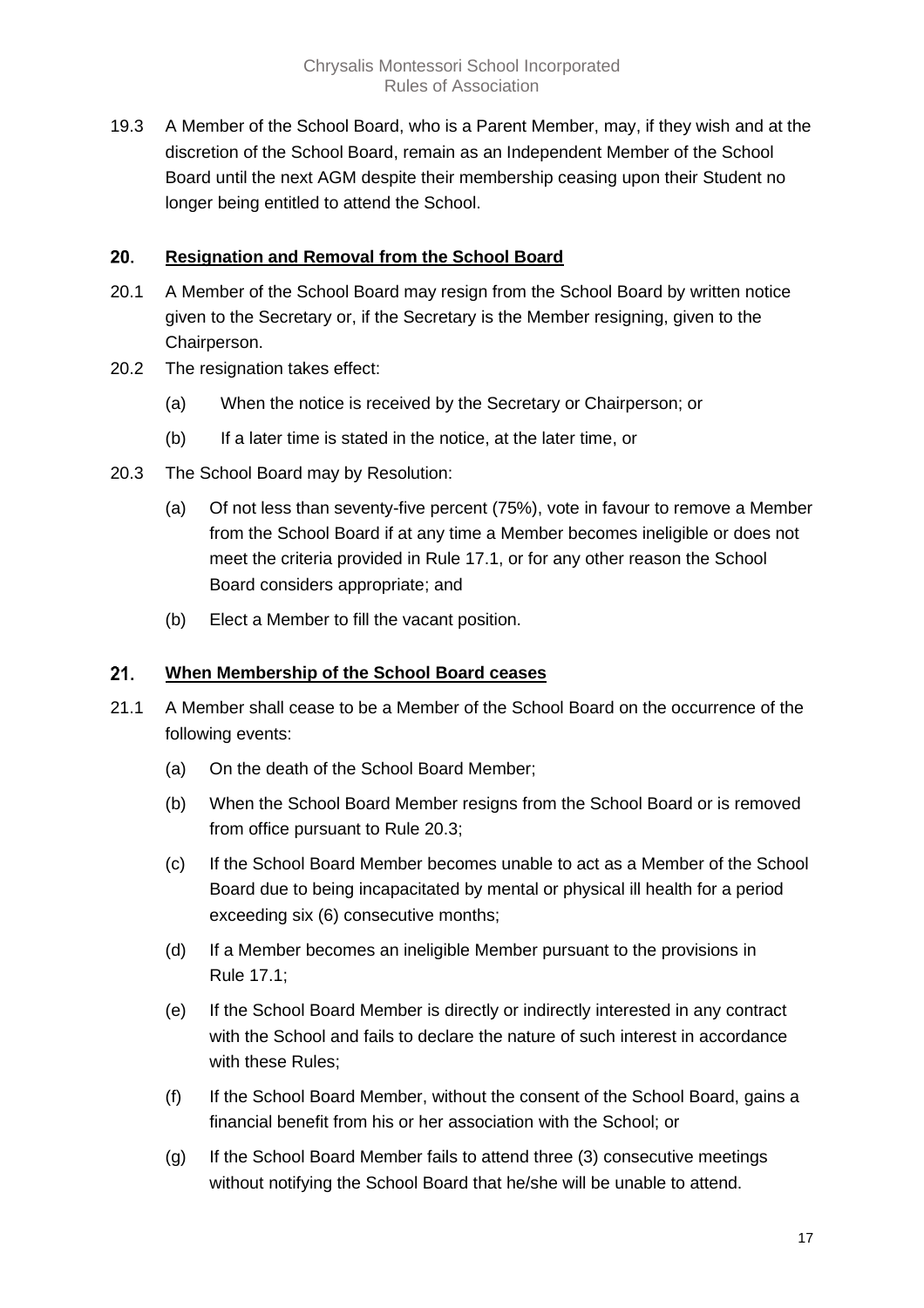- (h) When the School Board Member ceases to be a member of the Association, unless the School Board Member continues on the Board pursuant to the provisions in Rule 19.3.
- 21.2 Upon a School Board Member ceasing to be a Member of the School Board, such Member shall, pursuant to section 41 of the Act, as soon as practicable after their Membership ceases, deliver to the Chairperson or Member approved by the School Board, all documents and records, both in hard and electronic copy, that the Member has in his/her possession pertaining to the management of the School and the Member shall provide a statutory declaration declaring that all documents and records in their possession shall be destroyed or deleted.

#### <span id="page-18-0"></span> $22.$ **Filling casual vacancies of Membership of the School Board**

- 22.1 The School Board may, by Resolution, appoint any eligible Parent Member or Independent Member to be a Member of the School Board, either to fill any casual vacancy on the Board or as an addition to the existing School Board Members, but so that the total number of School Board Members does not, at any time, exceed the maximum number of ten (10) Members, as provided in Rule 13.1.
- 22.2 Any Member appointed to the School Board, pursuant to Rule 22, shall hold office until the next AGM.
- 22.3 In the event of any vacancy on the School Board, the remaining Members of the School Board may act, subject to the quorum of four (4) Members being met.

#### <span id="page-18-1"></span>23. **Members who cannot be Members of the School Board**

- 23.1 Pursuant to section 39 of the Act, the following persons must not, without the prior permission of the Commissioner, act as a Member of the School Board:
	- (a) A person who is a bankrupt or whose affairs are under insolvency laws;
	- (b) A person who is not fit for work pursuant to the School Board's Code of Conduct;
	- (c) A person who has been convicted, within Western Australia or outside the State, of:
		- (i) an indictable offence in relation to the promotion, formation or management of a body corporate;
		- (ii) an offence involving fraud or dishonesty punishable by imprisonment for a period of not less than three months;
		- (iii) an offence related to incurring a debt;
		- (iv) an offence of any child safety and protection legislation; or
		- (v) an offence under Part 4 Division 3 (breach of duties) or section 127 (incurring a debt) of the Act.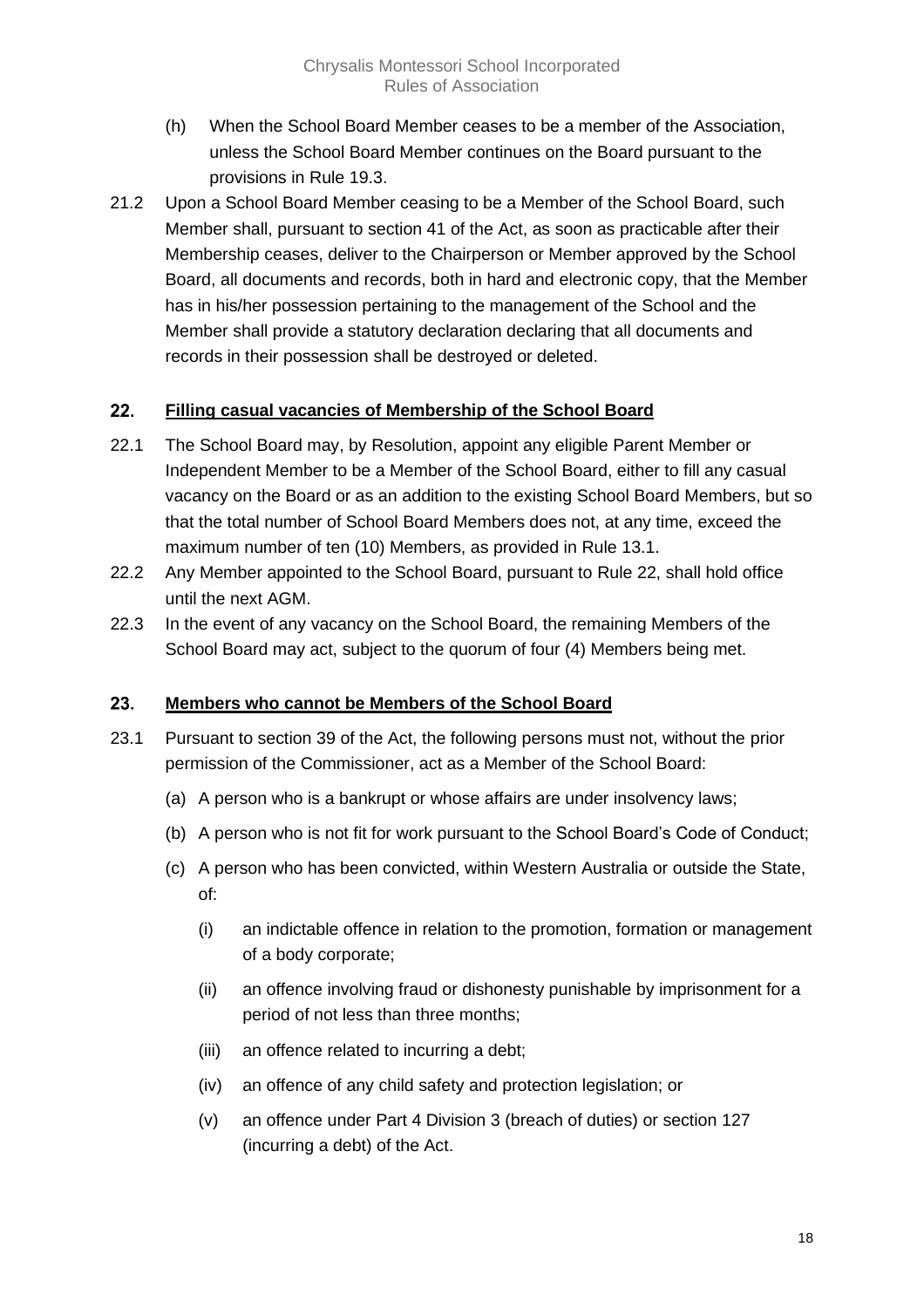#### <span id="page-19-0"></span>24. **Sub-committees of the School Board**

- 24.1 The School Board may delegate to a sub-committee consisting of such Members of the School Board and such Members of the Association as the School Board shall deem fit, any of its powers excluding:
	- (a) the power to delegate; and
	- (b) a non-delegable duty.
- 24.2 The appointed sub-committee shall exercise the powers delegated to it in accordance with the directions of the School Board.
- 24.3 The power delegated to the sub-committee does not prevent the School Board from exercising or performing, at any time, the power or duty delegated.
- 24.4 Under the delegation, the sub-committee is required to seek approval from the School Board before any decisions are acted upon or implemented.
- 24.5 The School Board may, in writing, amend or revoke the delegation.

### <span id="page-19-1"></span>**PART D – SCHOOL BOARD MEETINGS**

#### <span id="page-19-2"></span>25. **Quorum for School Board meetings**

25.1 No business is to be conducted at a School Board meeting unless a quorum of four (4) School Board Members, excluding the ex-officio Members, are present.

#### <span id="page-19-3"></span>26. **Voting at School Board meetings**

- 26.1 The School Board shall meet to discuss matters concerning the governance, management, operational and financial affairs of the School.
- 26.2 The School Board shall meet not less than eight (8) times each year and the period between meetings shall not exceed twelve (12) weeks.
- 26.3 Notwithstanding Rule 26.2, any School Board Member may at any time request the Chairperson to convene a School Board meeting.
- 26.4 Each School Board Member present at a School Board meeting has one vote on any matter arising at the meeting.
- 26.5 Matters arising at a School Board meeting shall be decided by a majority of votes of the School Board Members present at the meeting and the majority decision shall for all purposes be deemed a decision of the School Board.
- 26.6 If the votes are divided equally on a matter, the Chairperson has a second or casting vote.
- 26.7 A School Board Member shall not vote in respect of any contract or proposed contract with the School in which he or she is in any way, whether directly or indirectly, interested and, if the School Board Member votes in contravention of this Rule, the School Board Member's vote shall not be counted.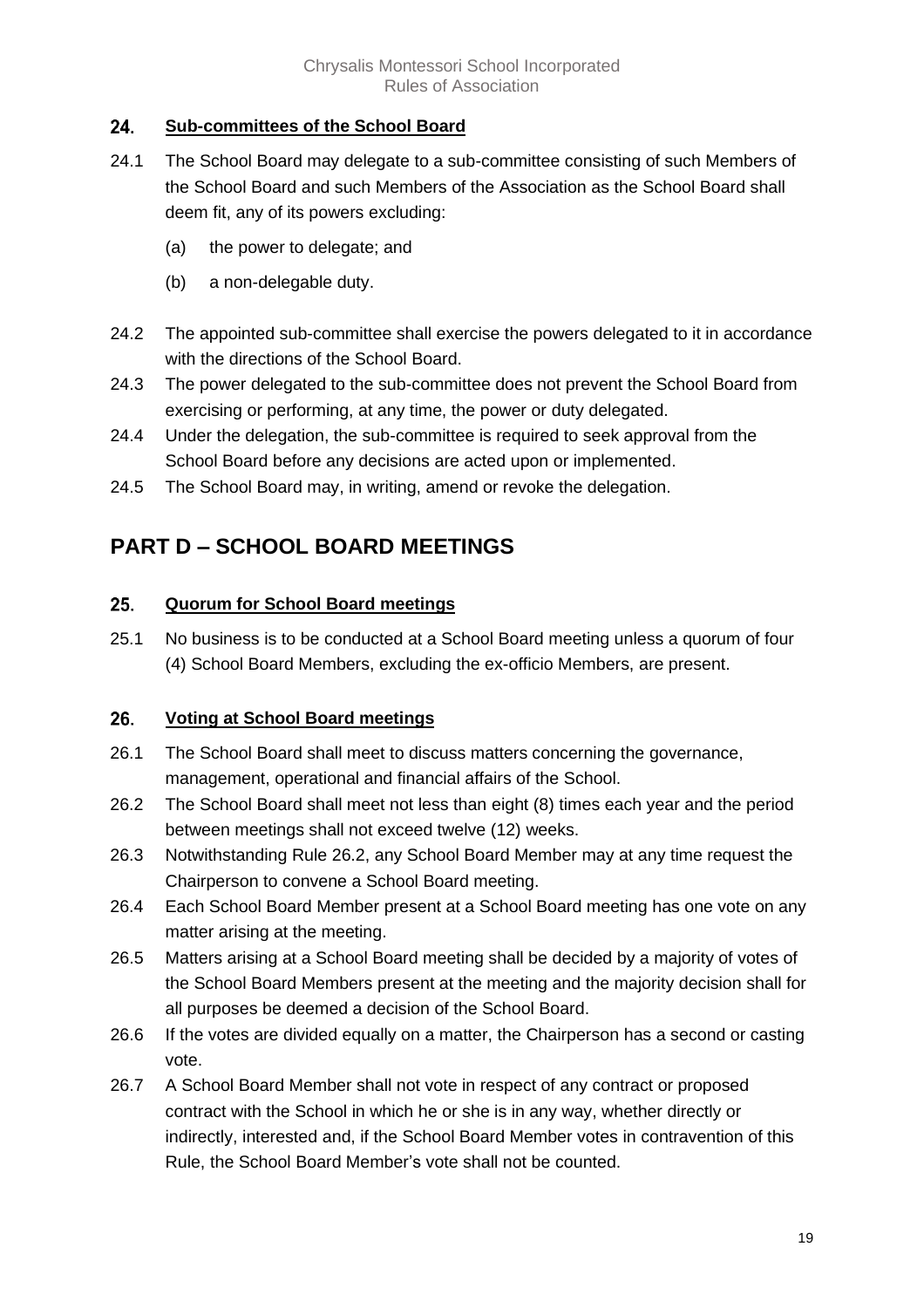26.8 If a School Member votes in respect of any contract or proposed contract with the School in which he or she is in any way, whether directly or indirectly, interested, the School Board Member shall, unless he or she declares such nature of interest to the School Board, immediately cease to be a Member of the School Board pursuant to Rule 21.1(e).

#### <span id="page-20-0"></span> $27.$ **Minutes of School Board meetings**

- 27.1 The Secretary shall cause the minutes of all proceedings at School Board meetings to be taken.
- 27.2 In the absence or incapacity of the Secretary, the School Board shall appoint a person present to take the minutes of that meeting.
- 27.3 The minutes must record the following:
	- (a) The names of the School Board Members present at the meeting and the names of School Board Members who apologised for their absence;
	- (b) The name of any person attending the meeting by invitation by the School Board Members; and
	- (c) Any motion on which a vote is taken at the meeting and the result of the vote.
- 27.4 The minutes of the meeting must be approved by two School Board Members at the next legally constituted board meeting and signed as correct by the Chairperson.
- 27.5 The minutes of the School Board meeting must be recorded in the School's minute book within thirty (30) days after they are approved and signed.

### <span id="page-20-1"></span>**PART E – GENERAL MEETINGS OF THE SCHOOL**

#### <span id="page-20-2"></span>28. **Annual General Meetings**

- 28.1 The School Board must determine the date, time and place of the AGM.
- 28.2 Pursuant to section 50(3) of the Act, the AGM must be held within six (6) months after the end of the School's financial year.
- 28.3 The business of the AGM is:
	- (a) To confirm the minutes of the previous AGM and the minutes of any Special General Meeting held since then, if the minutes of that meeting have not yet been confirmed;
	- (b) To receive and consider:
		- (i) The School Board's annual report on the School's activities during the preceding financial year;
		- (ii) The financial statements of the School of the preceding financial year; and
		- (iii) A copy of the report of the review of the auditor's report on the financial statements or financial report;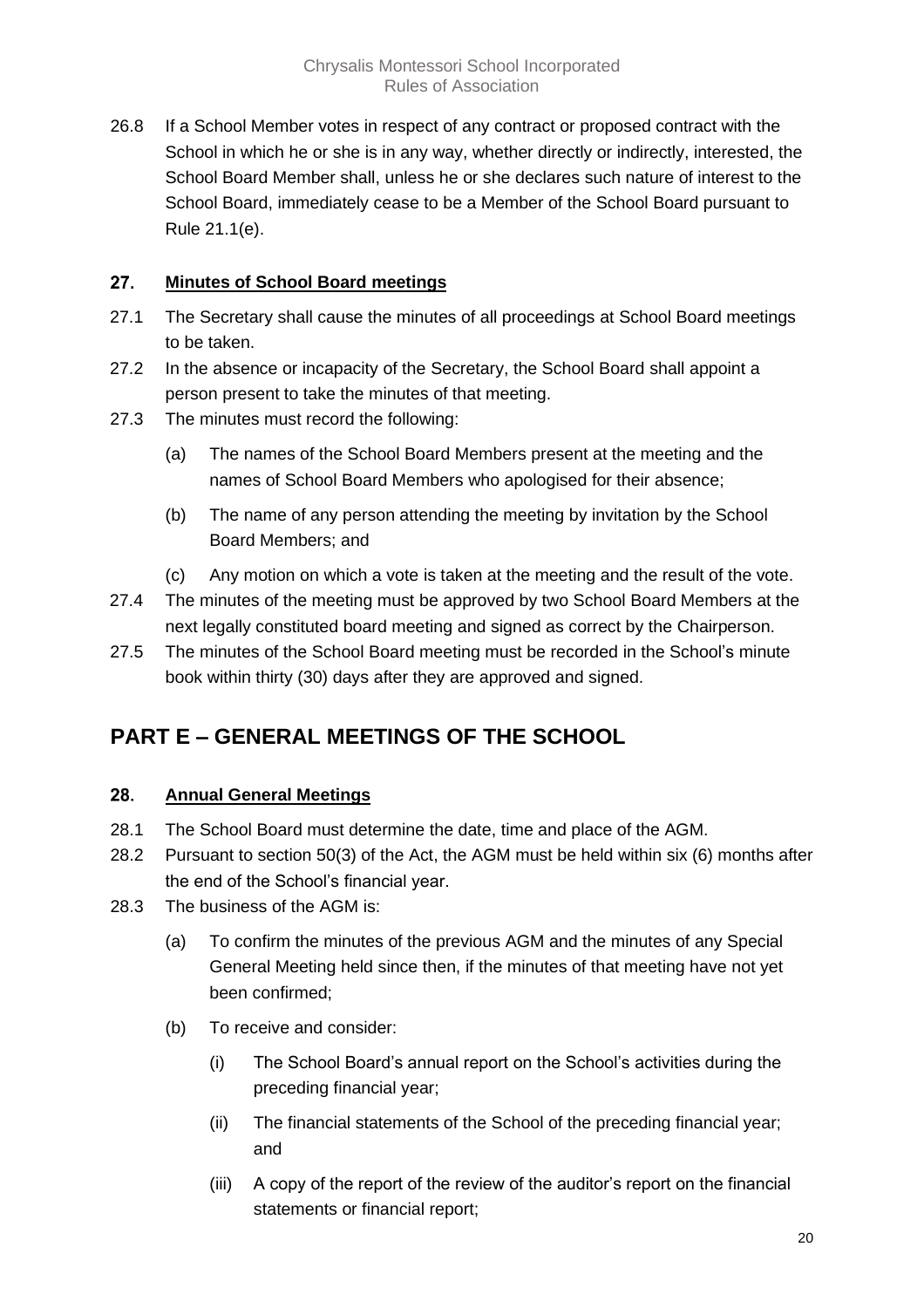- (c) To elect the Members of the School Board pursuant to the provisions in Rule 18;
- (d) To appoint or remove an auditor of the School in accordance with the Act; and
- (e) Conduct any other business of which notice has been given in accordance with these Rules.

#### <span id="page-21-0"></span>29. **Special General Meetings**

- 29.1 The School Board may convene a SGM.
- 29.2 The School Board must convene a SGM if at least 20 members require a SGM.
- 29.3 The Members requiring a SGM to be convened must
	- (a) Make the requirement by written notice to the Secretary;
	- (b) State in the notice, in specific detail, the business to be considered at the SGM; and
	- (c) Each Member requiring the SGM must sign the notice.
- 29.4 The School Board must convene the SGM within 28 days of the notice being given under Rule 29.3 (a).
- 29.5 If the School Board does not convene a SGM within the 28 days, the Members who made the request may convene a SGM.
- 29.6 A SGM convened by members under Rule 29.5 may only consider the business stated in the notice by which the requirement was made.
- 29.7 The School Board shall ensure that the Members convening the SGM are supplied with the Register of Members.
- 29.8 The School must pay the reasonable expenses incurred by the Members convening a SGM.

#### <span id="page-21-1"></span>30. **Notice of General Meetings**

- 30.1 The Secretary, or such person authorised by the School Board or, in the case of a SGM convened under Rule 29.5, the Members convening the meeting, must give to each Member -
	- (a) At least **21 days'** notice of a General meeting if a Special Resolution is to be proposed at the meeting or
	- (b) At least **14 days'** notice of a General Meeting in any other case.
- 30.2 The notice must
	- (a) Specify the date, time and place of the meeting;
	- (b) Indicate the general nature of each item of business to be considered at the meeting; and
	- (c) If the meeting is the AGM, include the names of the Members who have nominated for election to the School Board;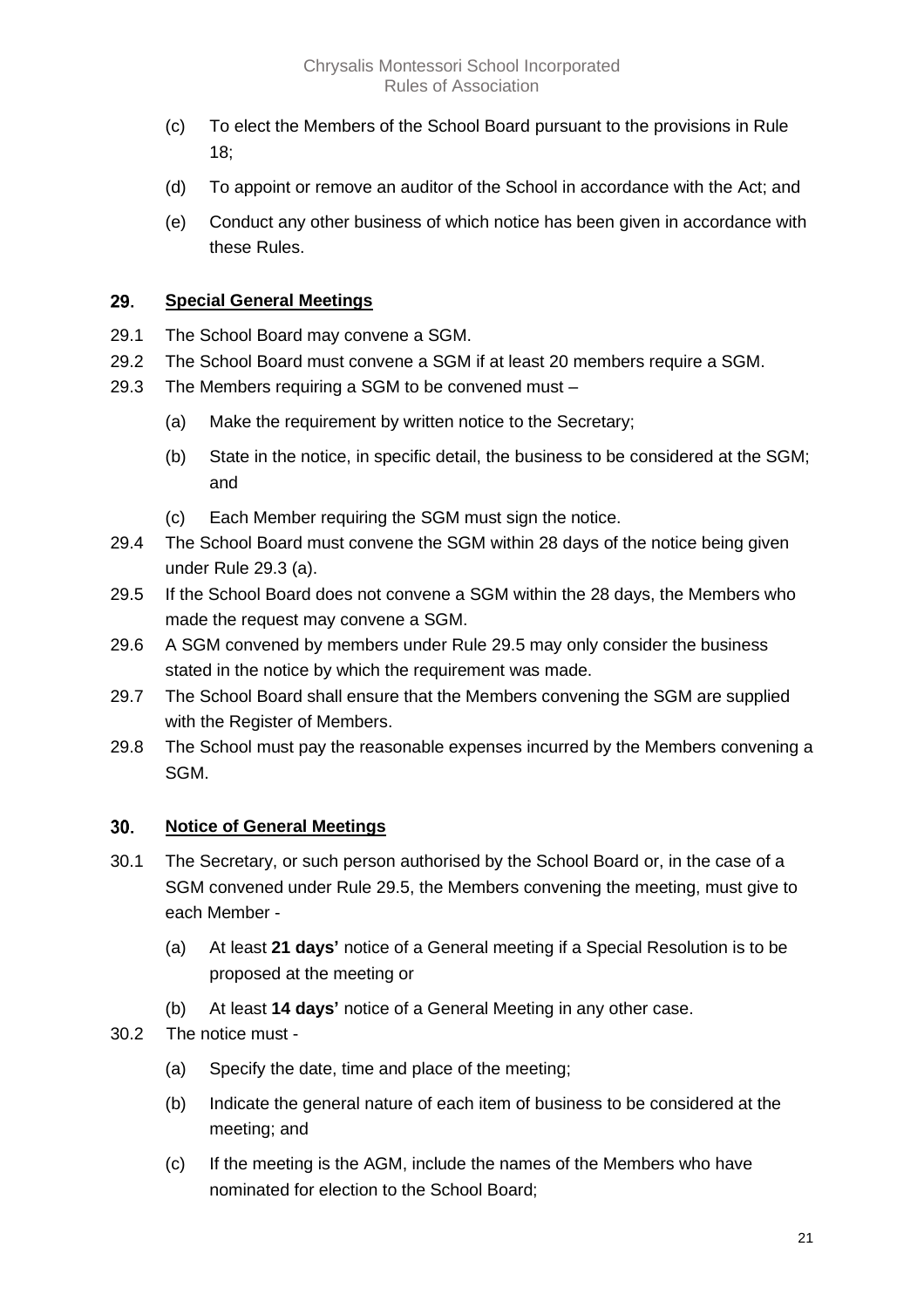- (d) State that votes shall also be taken by Proxy and include either Proxy Nomination Form and/or Proxy Voting Form;
- (e) If a Special Resolution is proposed:
	- (i) set out the wording of the proposed Special Resolution as required by section 51(4) of the Act;
	- (ii) state that the Resolution is intended to be proposed as a Special Resolution.
- 30.3 The notice must be delivered to each Member according to their contact details recorded on the Member Register.

#### <span id="page-22-0"></span> $31.$ **Special Resolutions**

- 31.1 A Special Resolution is one:
	- (a) Passed at a General Meeting
	- (b) Passed by the votes of not less than three-fourths (75%) of the Members present or by proxy.
- 31.2 Special Resolutions are required for:
	- (a) Changes to the Rules of Association
	- (b) Changes to the name or objects of the Association
	- (c) To apply for voluntary cancellation
	- (d) To amalgamate with another Association.

#### <span id="page-22-1"></span> $32.$ **Proxies**

- 32.1 Subject to Rule 32.2 a Member may appoint another Member as his or her Proxy to vote and speak on his or her behalf at a General Meeting.
- 32.2 A member may be appointed the Proxy of not more than five (5) other Members.
- 32.3 The appointment of a Proxy must be in writing and signed by the Member making the appointment in accordance with the School's Proxy Nomination Form.
- 32.4 The School shall provide a Proxy Nomination Form to the Members no less than two (2) business days prior to the commencement of the General Meeting.
- 32.5 The School may provide a Proxy Voting Form to the Members, prepared in accordance with the motions to be voted at the General Meeting, no less than two (2) business days prior to the commencement of the meeting.
- 32.6 The signed Proxy Nomination Form or signed Proxy Voting Form must be given to the School Board, or to such person as authorised by the School Board, by no later than 4.30pm on the business day prior to the day the meeting is to be held.

#### <span id="page-22-2"></span>33. **Quorum**

33.1 No business is to be conducted at a General Meeting unless a quorum is present.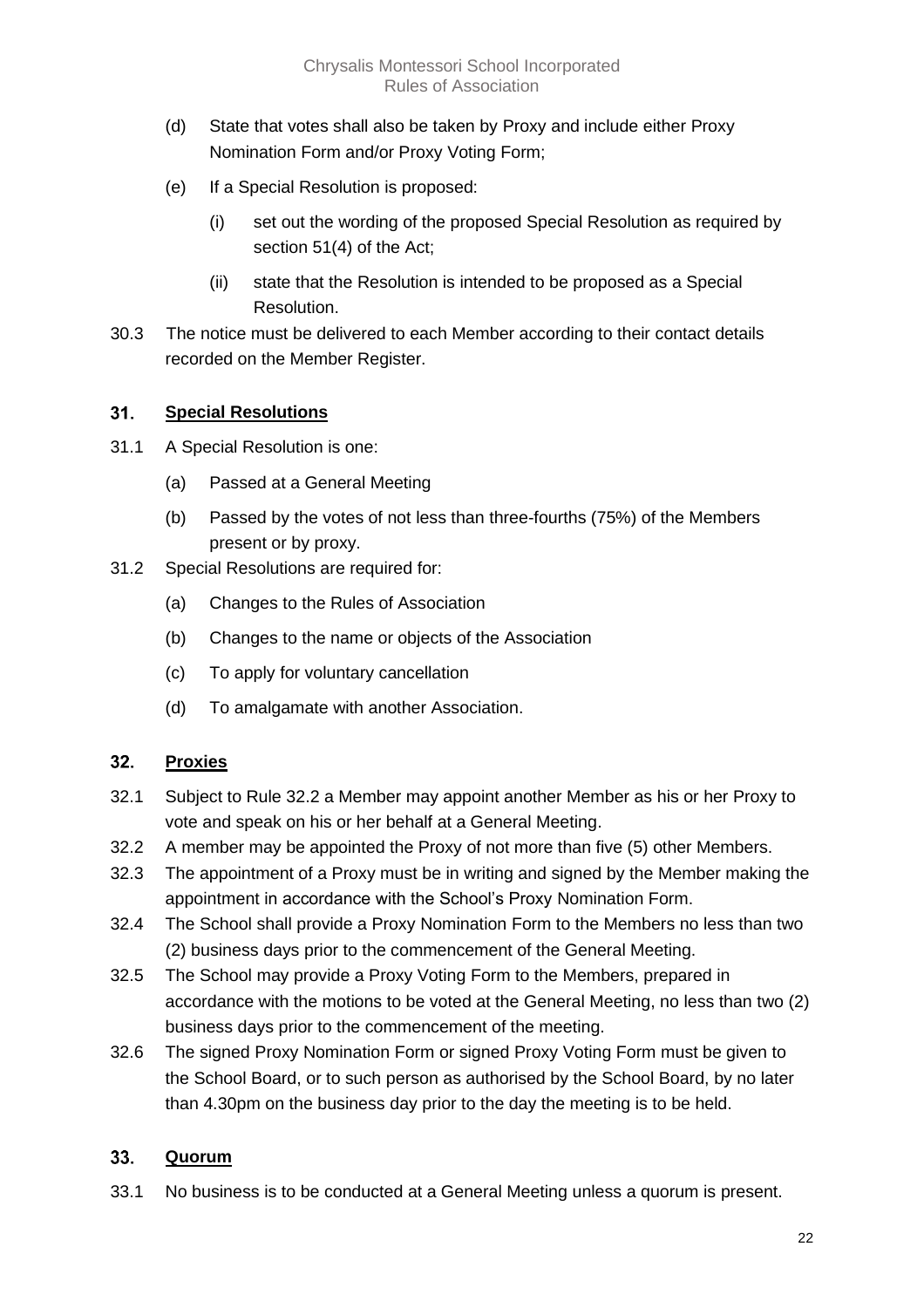- 33.2 At a General Meeting, twelve (12) Members, in person or by Proxy shall constitute a quorum.
- 33.3 If a quorum is not present within 30 minutes after the notified commencement time of a General Meeting –
	- (a) In the case of a SGM the meeting lapses,
	- (b) in the case of an AGM the meeting is adjourned to the same day, time and place in the following week.
- 33.4 If a quorum is not present for an AGM that has been adjourned pursuant to Rule 33.3(b) within 30 minutes after the notified commencement time and at least two (2) Members are present, then those Members are taken to constitute a quorum and the meeting shall proceed.

#### <span id="page-23-0"></span>34. **Adjournment of meetings**

- 34.1 The Chairperson may, with the consent of the majority of members present or by Proxy at a General Meeting, adjourn that General Meeting to the same venue and to the same time and day in the next week.
- 34.2 A meeting may be adjourned:
	- (a) If there is insufficient time to deal with the business at hand; or
	- (b) To give the Members more time to consider an item of business.
- 34.3 No business may be conducted on the resumption of an adjourned meeting other than the business that remained unfinished when the meeting was adjourned.
- 34.4 Notice of the adjournment of a meeting under this Rule is not required unless the meeting is adjourned for fourteen (14) days or more, in which case, notice of the meeting must be given in accordance with Rule 30.

#### <span id="page-23-1"></span> $35.$ **Voting at meetings**

- 35.1 Each Member has one vote and each Member may vote personally or by Proxy.
- 35.2 At a General Meeting, an ordinary resolution put to the vote shall be decided by a majority of votes cast at the meeting or by Proxy.
- 35.3 At a General Meeting, a Special Resolution put to the vote shall be decided, pursuant to section 51(1)(b) of the Act, by the votes of not less than three-fourths (75%) of the Members who cast a vote at the meeting or by Proxy.
- 35.4 If the votes are divided equally on a question, the Chairperson has the second or casting vote.

#### <span id="page-23-2"></span> $36.$ **Determining whether resolution carried**

- 36.1 In this Rule poll means the process of voting in relation to a matter that is conducted in writing
- 36.2 The Chairperson at a General Meeting may, on the basis of a show of hands of those Members present in person or by Proxy declare that a resolution has been passed or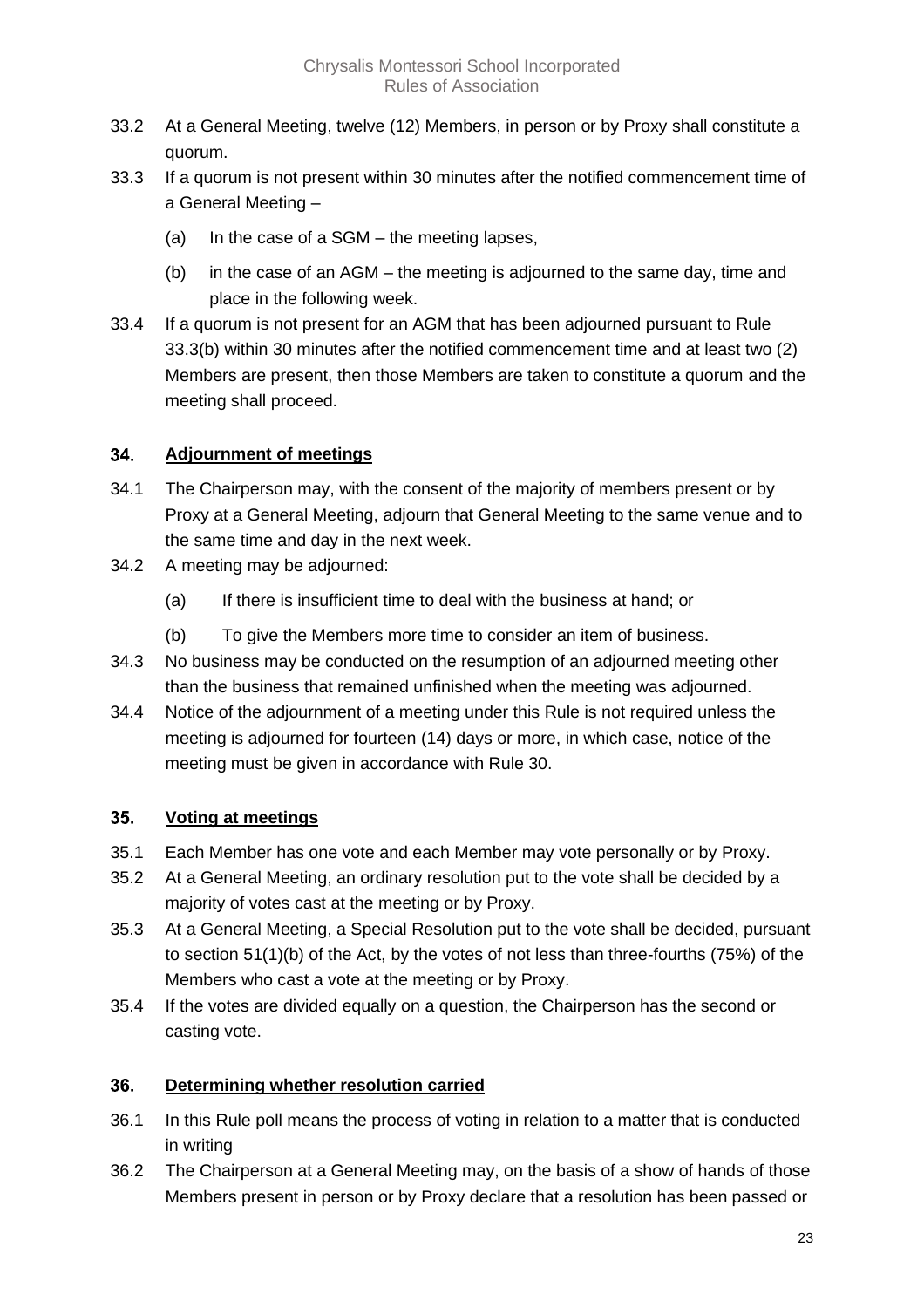lost, unless, during the General Meeting at which the Resolution is submitted, a poll is demanded in accordance with Rule 36.3.

- 36.3 At a General Meeting, a poll may be demanded by the Chairperson or by three (3) or more Members, present in person or by Proxy, and if so demanded, shall be taken in such manner as the Chairperson directs.
- 36.4 If a poll is demanded and taken under Rule 36.3 the Chairperson must declare the determination of the resolution on the basis of the poll.
- 36.5 If a poll is demanded pursuant to Rule 36.3 or on the question of an adjournment, the poll must be taken immediately.
- 36.6 On the taking of any poll in the case of an equality of votes, the Chairperson, has a second or casting vote, which may be exercised if the Chairperson thinks fit.
- 36.7 If the resolution is a special resolution, the declaration under Rule 36.2 or Rule 36.4 must identify the resolution as a special resolution.
- 36.8 A declaration under Rule 36.2 or Rule 36.4 must be entered in the minutes of the meeting and the entry is evidence of how the resolution was determined.

#### <span id="page-24-0"></span> $37.$ **Minutes of General Meetings**

- 37.1 The Secretary, or such person authorised by the School Board, must take and keep minutes of each General Meeting.
- 37.2 The minutes of the meeting must record:
	- (a) The names of the Members that attended the meeting;
	- (b) The business considered at the meeting;
	- (c) If an AGM, the financial statements and financial reports presented at the meeting;
	- (d) Any resolution on which a vote is taken and the result of the vote; and
	- (e) Any Proxy Nomination Forms or Proxy Voting Forms given at the meeting.
- 37.3 The minutes must be entered in the School's minute book within thirty (30) days after the meeting is held.
- 37.4 The minutes of the meeting must be approved by two Members and signed as correct by the Chairperson.
- 37.5 When the minutes of a General Meeting have been signed as correct, they are, in the absence of evidence to the contrary, taken to be proof that:
	- (a) The meeting to which the minutes relate was duly convened and held;
	- (b) The matters recorded as having taken place at the meeting took place as recorded; and
	- (c) Any election or appointment purportedly made at the meeting was validly made.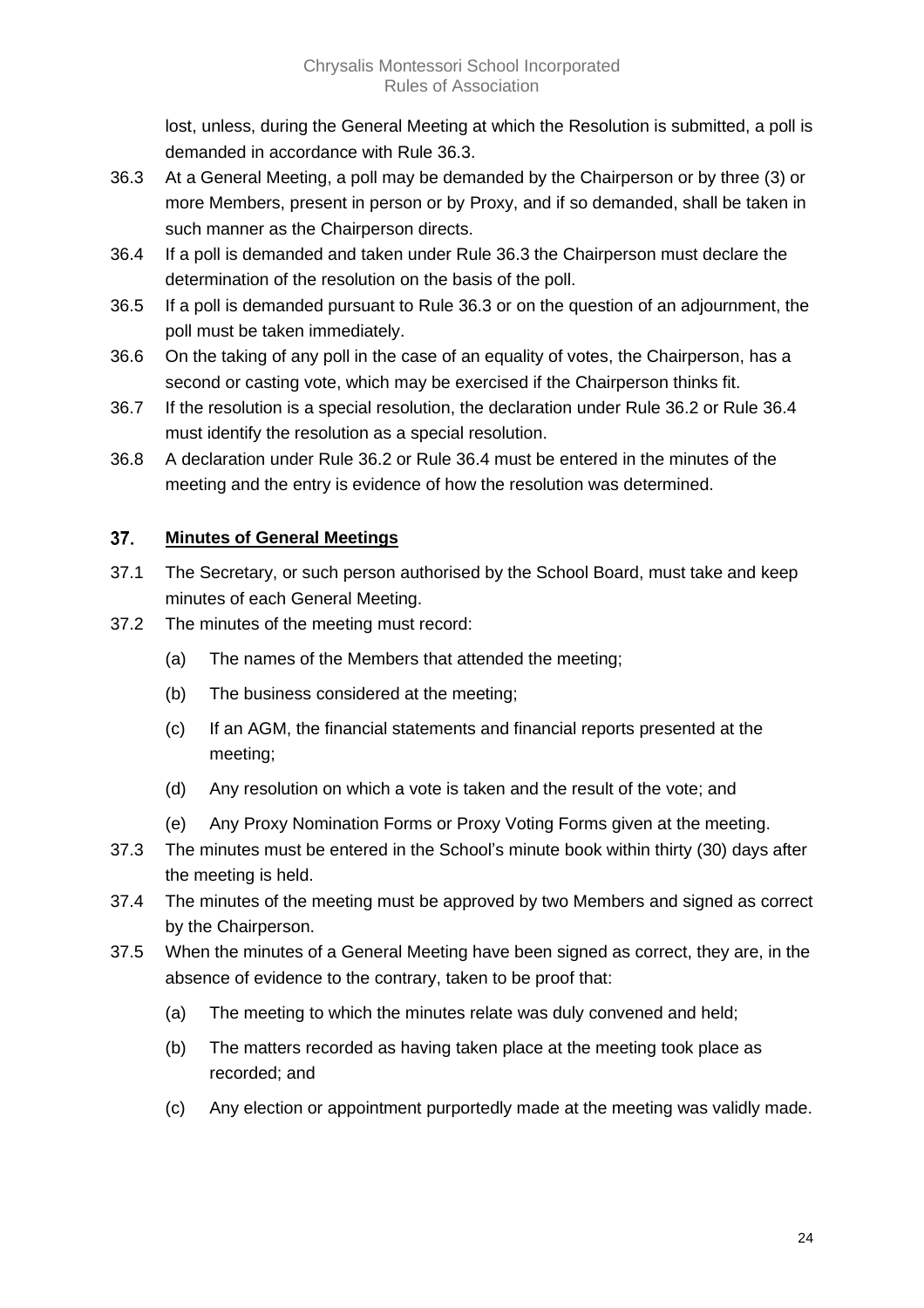### <span id="page-25-0"></span>**PART F – DISCIPLINARY ACTION, DISPUTES AND MEDIATION**

#### <span id="page-25-1"></span>38. **Disciplinary action for Parent and Independent Members**

- 38.1 The School Board may decide to suspend or expel a Parent Member or Independent Member from the School if:
	- (a) The Member contravenes any of these Rules; or
	- (b) The Member acts detrimentally to the interests of the School.
- 38.2 The Secretary must give the Member written notice of the proposed suspension or expulsion at least fourteen (14) days before the School Board meeting at which the proposal is to be considered by the School Board.
- 38.3 The notice to the Member must state:
	- (a) the date, time and venue where the School Board meeting will be held;
	- (b) the grounds on which the proposed suspension or expulsion is based;
	- (c) the proposed length of the suspension, which is at the discretion of the Board and
	- (d) that the Member may attend the meeting and will be given reasonable opportunity to make written or oral, or a combination of both, submissions to the School Board about the proposed suspension or expulsion.
- 38.4 At the School Board meeting, the School Board must:
	- (a) give the Member a reasonable opportunity to make written or oral (or a combination of both) submissions to the School Board about the proposed suspension or expulsion;
	- (b) give due consideration to the submissions so made; and
	- (c) decide:
		- (i) Whether or not to suspend the Member and, if the decision is to suspend the Member, the period of suspension; or
		- (ii) Whether or not to expel the Member from the School.
- 38.5 The School Board's decision takes immediate effect.
- 38.6 The School Board's decision regarding the Member is separate to any decision made by the Principal concerning any related student(s).
- 38.7 The School Board must give the Member written notice of the School Board's decision, and their reasons for the decision, within seven (7) days after the School Board meeting at which the decision was made.
- 38.8 A Member who has been suspended or who is expelled from the School may, within fourteen (14) days after receiving notice of the School Board's decision, give written notice to the Chairperson, requesting the appointment of a mediator under Rule 40.
- 38.9 During the period of time that a Member is suspended:
	- (a) The Member: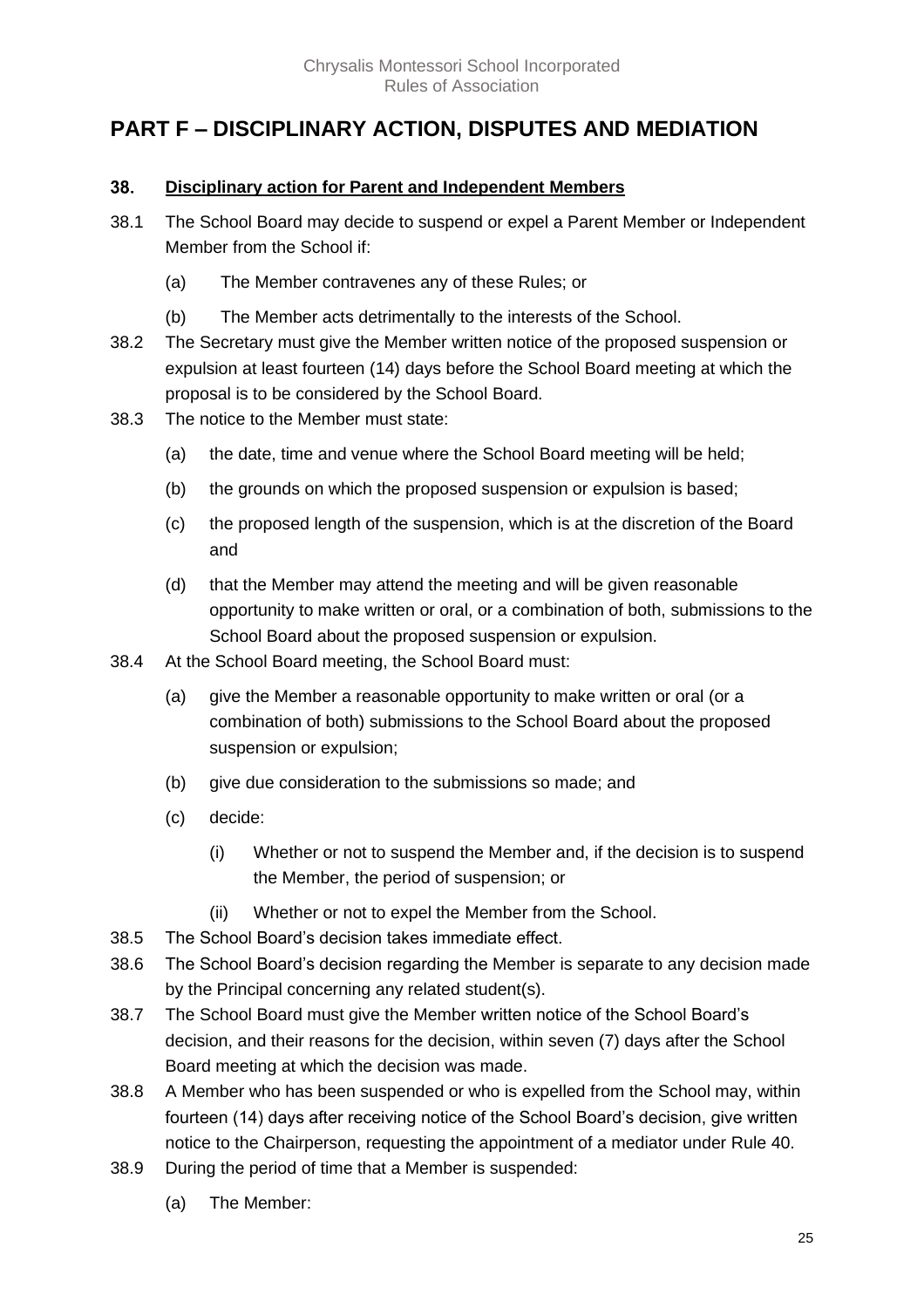- (i) loses all rights, including voting rights, that arise as a result of Membership; and
- (ii) Is not entitled to a refund, rebate, relief or credit of any fees paid, or payable to the School.
- (iii) if Member is a Board Member membership of Board is also suspended for period of suspension.

#### <span id="page-26-0"></span>39. **Resolving disputes**

- 39.1 These sub-rules apply to disputes that remain unresolved after the parties to the dispute have followed the School's relevant Policies.
- 39.2 If a party to a dispute is unable to resolve the dispute after following the School's relevant Policies, the party may give written notice to the Chairperson:
	- (a) informing the Chairperson of the dispute; and
	- (b) details of the dispute.
- 39.3 Within fourteen (14) days after the Chairperson receives the notice, the Chairperson shall convene a meeting with each party to consider and determine the dispute.
- 39.4 If necessary, the Chairperson may convene a meeting initially with the Executive Committee, and thereafter (if necessary), with the School Board, to determine the dispute.
- 39.5 If the School Board is called to consider and determine the dispute, the School Board must:
	- (a) give each party to the dispute a reasonable opportunity to make written or oral (or a combination of both) submissions about the dispute;
	- (b) give due consideration to the submissions made;
	- (c) determine the dispute; and
	- (d) must give each party to the dispute written notice of the School Board's determination and their reasons for the determination, within seven (7) days after the School Board meeting at which the determination was made.
- 39.6 If the dispute remains unresolved, a party to the dispute may request, in writing to the Chairperson, for the appointment of a mediator.

#### <span id="page-26-1"></span>40. **Appointment of mediator**

- 40.1 These sub-rules apply if a party has requested the appointment of a mediator.
- 40.2 The mediator must be a person chosen by agreement between the parties to the dispute.
- 40.3 If no agreement of mediator can be reached, the School Board must appoint the mediator.
- 40.4 The person appointed as mediator by the School Board must be a person who acts as a mediator if the appointment of a mediator was requested by: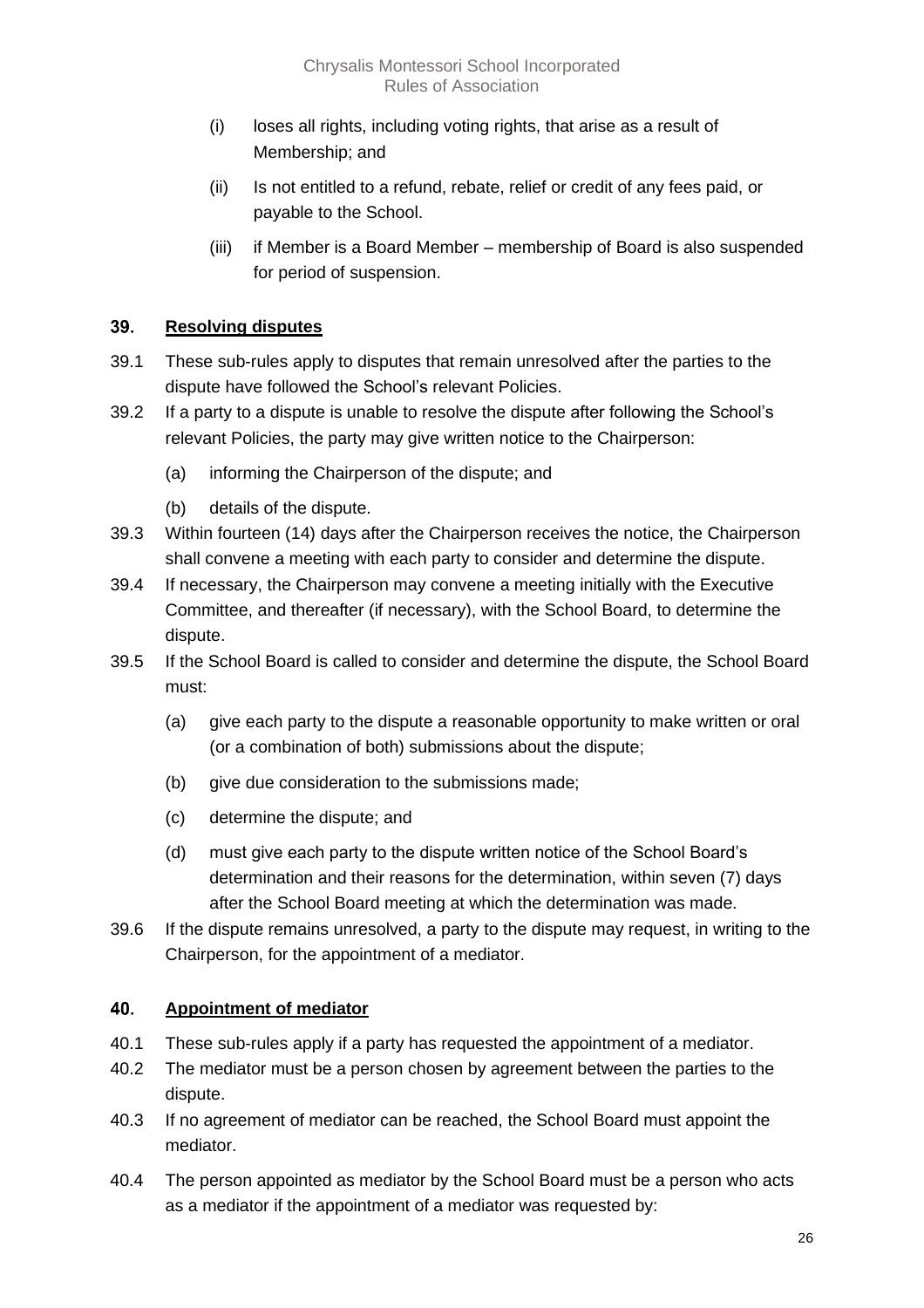- (a) A suspended Member; or
- (b) A party to a dispute and the dispute is between one or more Members and the School or a Member and the Principal.

#### <span id="page-27-0"></span>41. **Mediation Process**

- 41.1 The parties to the mediation must, in good faith, attempt to settle the matter that is the subject of the mediation.
- 41.2 Each party to the mediation must give the mediator a written statement of the issues to be considered at the mediation, at least five (5) days before the mediation takes place.
- 41.3 At the mediation, the mediator must:
	- (a) give each party to the mediation every opportunity to be heard; and
	- (b) allow each party to give due consideration to any written statement given by another party.
- 41.4 The mediator cannot determine the matter that is the subject of the mediation.
- 41.5 The mediation must be confidential, and any information given at the mediation cannot be used in any other proceedings that take place in relation to the matter.
- 41.6 The party that requested the appointment of the mediator shall pay the costs of the mediation.

#### <span id="page-27-1"></span>42. **Rules of Association**

- 42.1 If the Association wants to alter or rescind any of these Rules, or make additional rules, the Association may do so only by Special Resolution and by otherwise complying with Part 3, Division 2 of the Act.
- 42.2 Changes made by Special Resolution to these Rules must be notified to the Non-Government Schools' regulator within thirty (30) days of the Special Resolution being passed.
- 42.3 These Rules bind every Member and the School to the same extent as if every Member and the School had signed and sealed these Rules and agreed to be bound by all their provisions.

#### <span id="page-27-2"></span>43. **Common seal of Association**

- 43.1 The Association shall have a common seal on which its corporate name shall appear in legible characters.
- 43.2 The common seal of the Association shall not be used without the express authority of the School Board and every use of that common seal shall be recorded in the minute book referred to in Rule 27.
- 43.3 The affixing of the common seal of the Association shall be witnessed by any two (2) Board Members or one (1) Board Member and one (1) person authorised by the Board.